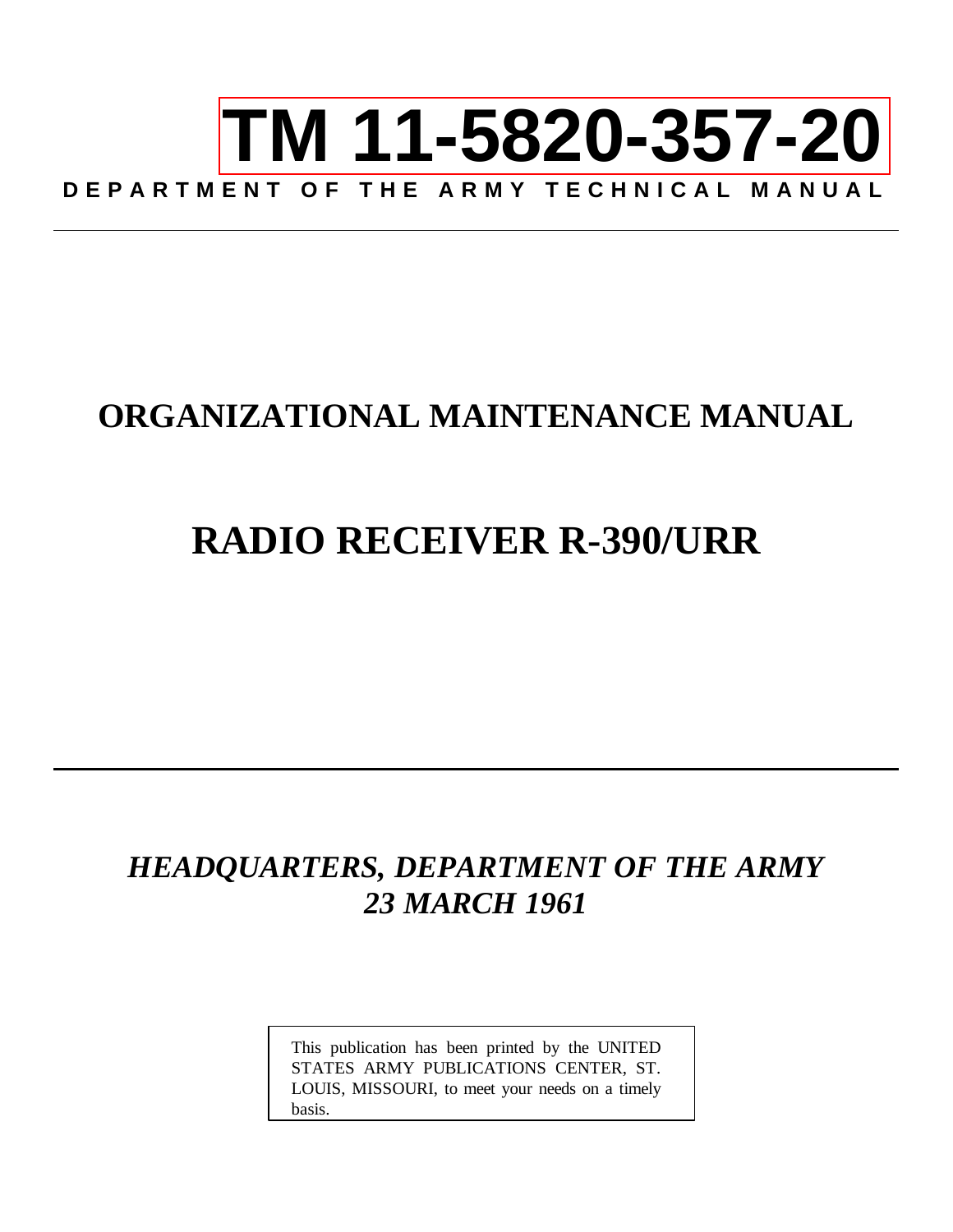## **WARNING**

## **DANGEROUS VOLTAGES EXIST IN THIS EQUIPMENT**

**Be careful when working on the 240-volt power** supply and the circuits connected to it, or on the **115/230-volt ac line connections. Before connecting the receiver to an ac source, be sure that the chassis is connected to the same ground as the ac source.**

## **DON'T TAKE CHANCES!**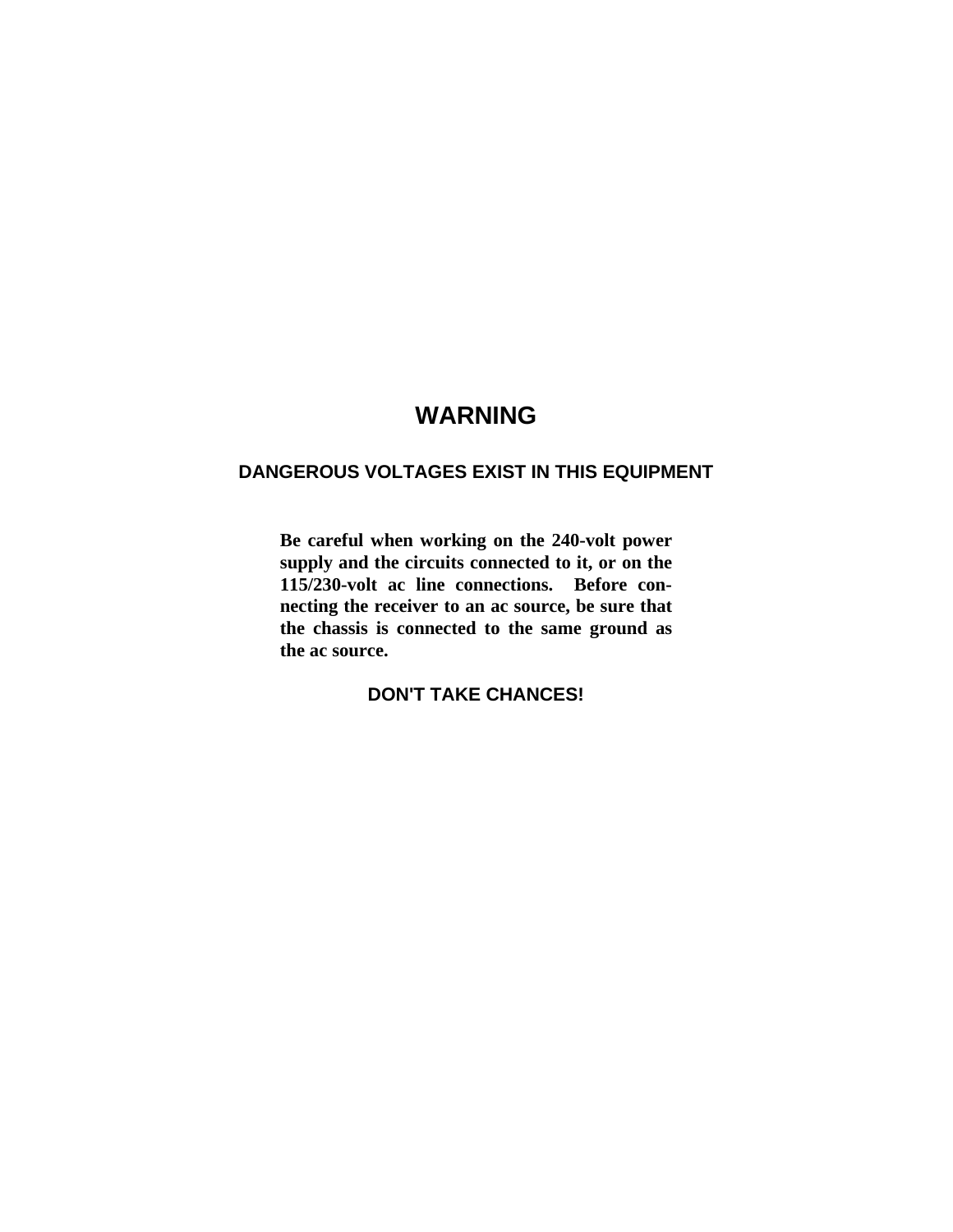#### **TECHNICAL MANUAL**

**Organizational Maintenance Manual RADIO RECEIVER R-390/URR**

TM 11-5820-357-20, 23 March 1961, is changed as follows:

*Page 2.* Add paragraph 1.1 after paragraph 1.

#### **1.1. Index of Publications**

Refer to the latest issue of DA Pam 310 -4 to determine whether there are new editions, changes, or additional publications pertaining to the equipment. DA Pam 310-4 is an index of current technical manuals, technical bulletins, supply bulletins, lubrication orders, and modification work orders that are available through publications supply channels. The index lists the individual parts (-10, -20, -35P etc.) and the latest changes to and revisions of each equipment publication.

Delete paragraph 2 and substitute:

#### **2. Forms and Records**

*a. Reports of Maintenance and Unsatisfactory Equipment.* Use equipment forms and records in accordance with instructions in TM 38-750.

*b. Report of Damaged or Improper Shipment.* Fill out and forward DD Form 6 (Report of Damaged or Improper Shipment) as prescribed in AR 700-58 (Army), NAVSANDA Publication 378 (Navy), and AFR 71-4 (Air Force).

*c. Comments on Manual.* Forward all comments on this publication direct to: Commanding Officer, U.S. Army Electronics Materiel Support Agency, ATTN: SEL-MP, Fort Monmouth, N.J. (DA Form 1598 (Record of Comments on Publications), DA Form 2496 (Disposition Form), or letter may be used.)

*Page 10.* Delete paragraph 10 and substitute:

TM 11-5820-357-20 HEADQUARTERS, DEPARTMENT OF THE ARMY CHANGES NO. 1 WASHINGTON D.C., *5 August 1963*

#### **10. Preventive Maintenance**

*a.* Preventive maintenance is the systematic care, inspection, and servicing of equipment to maintain it in serviceable condition, prevent breakdowns, and assure maximum, operational capability. Preventive maintenance is the responsibility of all echelons concerned with the equipment and includes the inspection, testing, and repair or replacement of parts, subassemblies, or units that inspection and tests indicate probably would fail before the next scheduled periodic service. Preventive maintenance service and inspections of Radio Receiver R-390/ URR at the second echelon level are made at quarterly intervals unless otherwise directed by the commanding officer.

*b.* Maintenance forms and records to be used and maintained on this equipment are specified in TM 38- 750.

Add paragraphs 10.1 and 10.2 after paragraph 10 .

#### **10.1 Quarterly Maintenance**

Quarterly preventive maintenance checks and services on Radio Receiver R-390/URR are required. Periodic daily services (TM 11-5820-35710) constitute a part of the quarterly preventive maintenance checks and services and must be performed concurrently. All deficiencies or shortcomings will be recorded in accordance with the requirements of TM 38-750. Perform all checks and services listed in the quarterly preventive maintenance checks and services chart (par. 10.2) in the sequence listed.

**10.2 Quarterly Preventive Maintenance Checks and Services**

| Se-<br>quence<br>No. | Item                     | Procedure                                                        | References                 |
|----------------------|--------------------------|------------------------------------------------------------------|----------------------------|
|                      | Completeness----------   | See that the equipment is complete-------------                  | App. II, TM 11-5820-357-10 |
| ∼                    | Publications------------ | See that all publications are complete, serviceable, and current | DA Pam 310-4.              |

**TAGO 5586-A-August 1**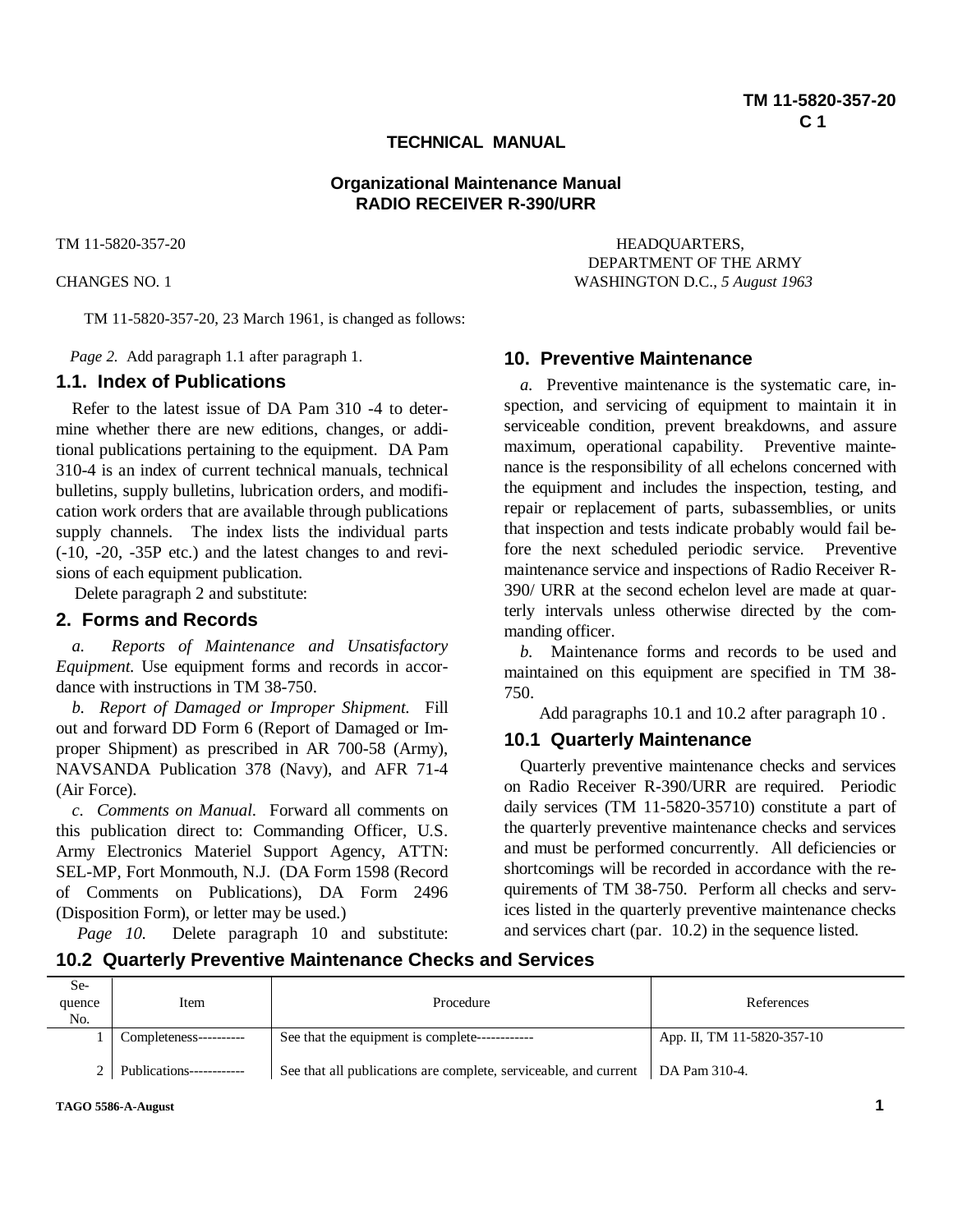| Se-<br>quence<br>No. | Item                      | Procedure                                                                                                                                             | References                    |
|----------------------|---------------------------|-------------------------------------------------------------------------------------------------------------------------------------------------------|-------------------------------|
| 3                    | Modifications---------    | Determine whether new applicable MWO's have been pub-<br>fished. All URGENT MWO's must be applied immediately;<br>all ROUTINE MWO's must be scheduled | TM 38-750 and DA Pam<br>310-4 |
| 4                    | Preservation------------  | Check all surfaces for evidence of fungus. Remove rust and<br>corrosion and paint bare spots.                                                         | TM 9-213                      |
| 5                    | Loose components-----     | Inspect knobs, jacks, switches, relays, transformers, pilot<br>lamps, and connectors for looseness.                                                   | None.                         |
| 6                    | Pluckout items---------   | Inspect seating of tubes, lamps, fuses, crystals, and connectors.                                                                                     | None.                         |
| 7                    | Relays------------------- | Inspect relays for loose mountings, bad contact, and spring<br>tension.                                                                               | None.                         |
| 8                    | Resistors---------------- | Inspect resistors for cracks, chipping, blistering, and discolora-<br>tion.                                                                           | None.                         |
| 9                    | Terminal blocks-------    | Inspect terminal blocks for cracks, loose connections, and<br>breaks.                                                                                 | None.                         |
| 10                   | Capacitors--------------  | Inspect capacitors for dirt, corrosion, and loose contacts                                                                                            | None.                         |
| 11                   | Transformers-----------   | Inspect transformers sad chokes for overheating                                                                                                       | None.                         |
| 12                   | Lubrications----------    | Check the receiver for lubrication                                                                                                                    | Par. 11.                      |
| 13                   | Operation--------------   | Check the receiver for normal operation                                                                                                               | Par. 13.                      |

*Page 12.* Delete figure 3. *Page 13.* Delete figure 4.

TM 38-750

*Page 27.* Add the following to appendix I:

TM 9-213 Painting Instructions for

Field Use. The Army Equipment Record System and Procedures.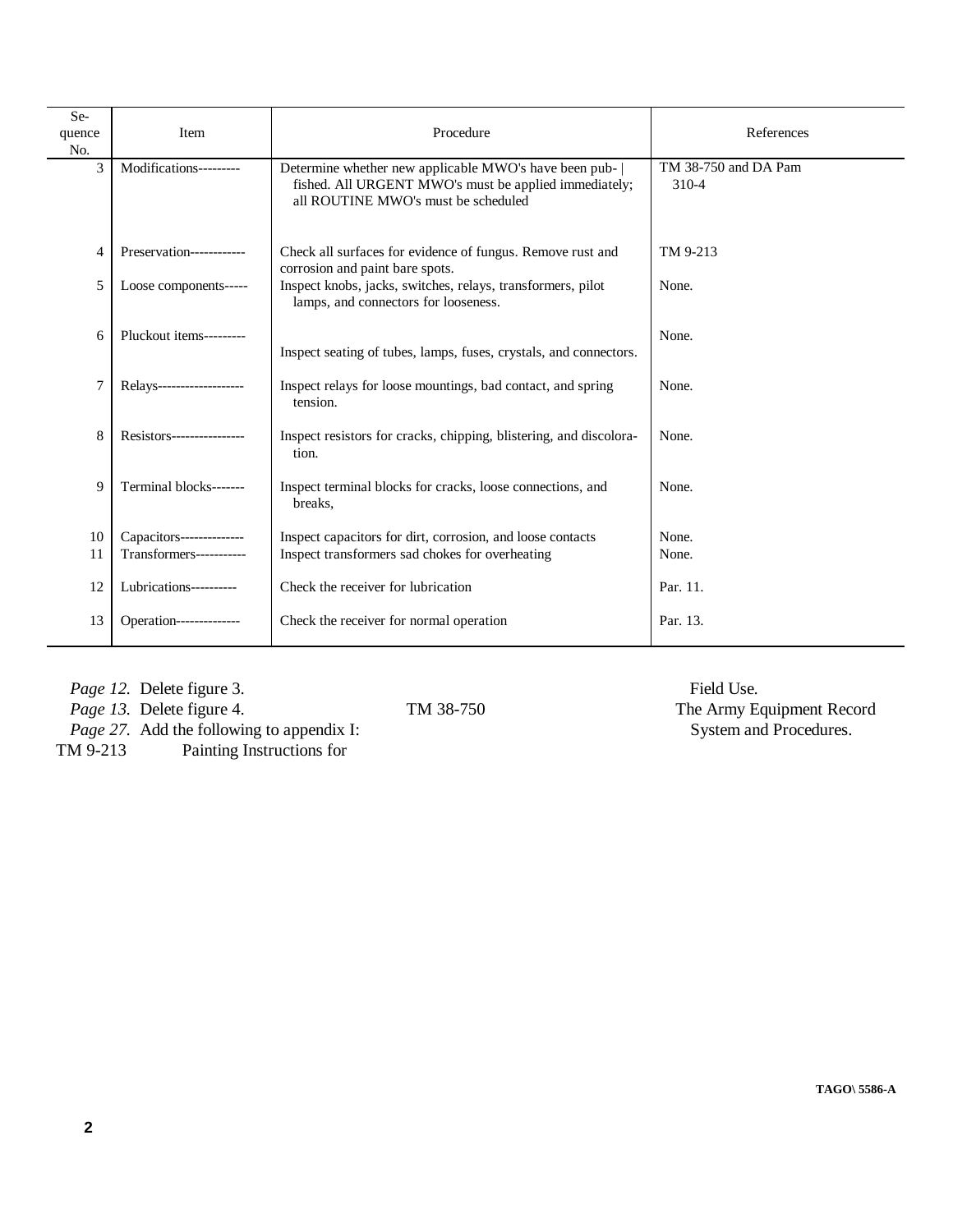By Order of the Secretary of the Army:

Official:

J. C. LAMBERT, *Major General, United States Army, The Adjutant General.*

Distribution:

| Active Army:           |                               |                               |
|------------------------|-------------------------------|-------------------------------|
| DASA(6)                | Instl $(2)$ except            | <b>USARCARIB</b> Sig Agcy (1) |
| USASA $(2)$            | Ft Monmouth (63)              | Sig Fld Maint Shop (3)        |
| CNCB(1)                | Svc Colleges (2)              | Units org under fol TOE's:    |
| CofEngrs $(1)$         | Br Svc Sch $(2)$              | (2 cy ea UNOINDC)             |
| TS&(1)                 | Gendep $OS(2)$                | $5 - 15$                      |
| CSogO(7)               | Sig Dep $OS(12)$              | $5-L6$                        |
| CofT(1)                | Sig Sec. CENDEP (5,           | 6-615                         |
| CSptS(1)               | Army Dep (2) excep            | 6-619                         |
| USA CD Agcy (1)        | $Ft$ Worth $(8)$              | $11 - 7$                      |
| <b>USCONARC</b> (5)    | Lexington $(-12)$             | $11 - 16$                     |
| USAMC(5)               | Sacramento (28)               | $11-57$                       |
| ARADCOM (2)            | Tobyhanna (12)                | 11-85                         |
| ARADCOM Rgn (2)        | USA Elct RD Actv, Whitesands  | 11-98                         |
| OS Ma; Comd (3)        | (13)                          | 11-116                        |
| OS Base Comd (2)       | USA Elct RD Actv, Ft Huachuca | 11-117                        |
| LOGCOMD(2)             | (2)                           | 11-155                        |
| USAECOM(5)             | USA Trans Tml Comd (1)        | 11-157                        |
| <b>USAMICOM</b> (4)    | Army Tml $(1)$                | 11-500 (AA-AC) $(4)$          |
| USASCC $(4)$           | POE(1)                        | 11-557                        |
| MDW(1)                 | USAOSA $(1)$                  | 11-587                        |
| Armies $(2)$           | AMS $(1)$                     | 11-592                        |
| Corps $(2)$            | WRAMC $(1)$                   | 11-597                        |
| USA Corps $(3)$        | AFIP(1)                       | $32 - 51$                     |
| USATC AD $(2)$         | Army Pie Cen (2)              | $32 - 56$                     |
| USATC Engr $(2)$       | USA Mbl Spt Cen (1)           | $32 - 57$                     |
| USATC Inf $(2)$        | USA Elct Mat Agcy (12)        | $32 - 67$                     |
| <b>USATC</b> Armor (2) | Chicago Proc Dist (1)         | 32-78                         |
| USASTC $(5)$           |                               |                               |

*NG*: State AC (3); units-same as active Army except allowance is one copy for each unit. *USAR:* None.

For explanation of abbreviations used, see AR 320-50

EARLE G. WHEELER, *General, United states Army, Chief of Staff.*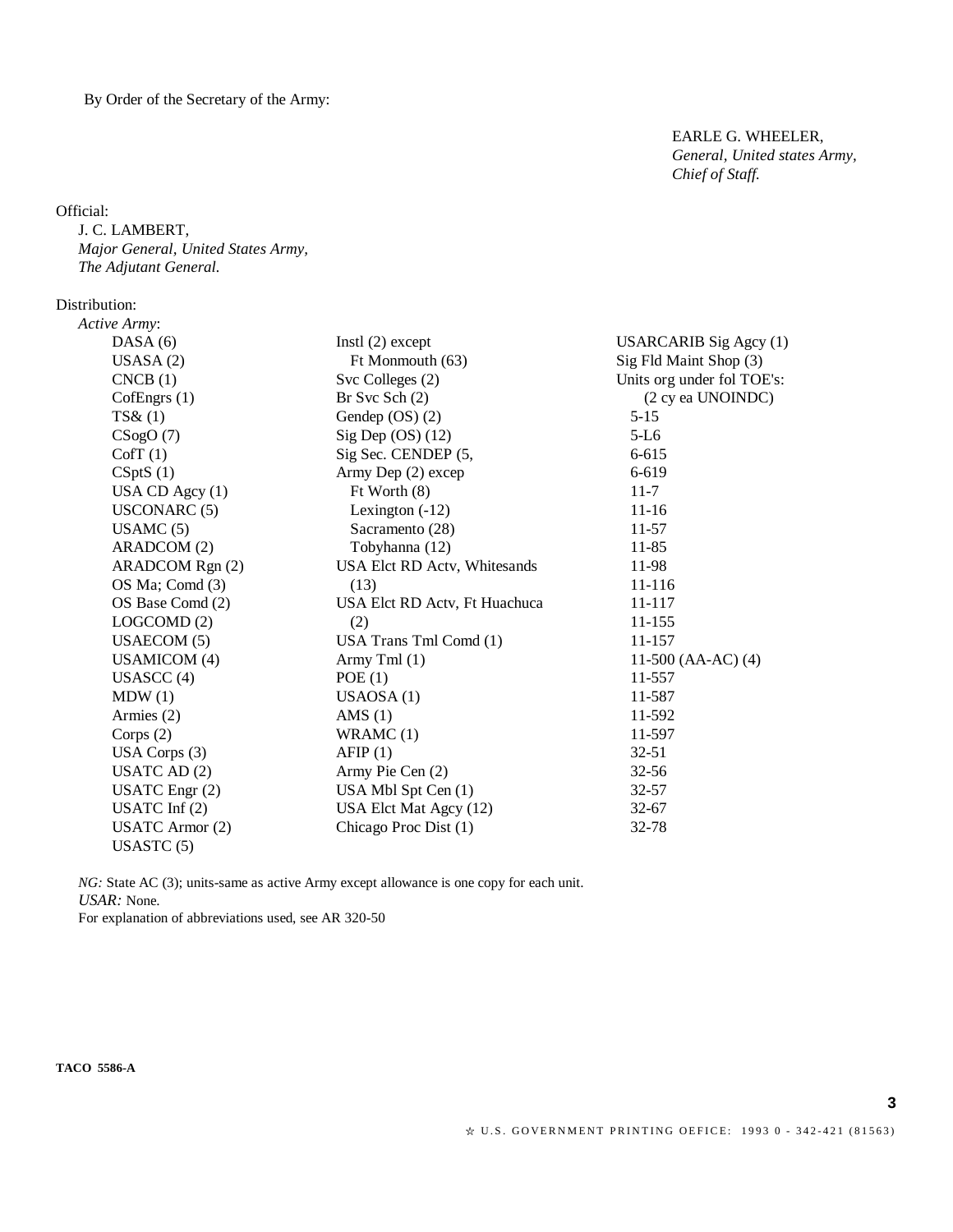$\overline{\phantom{a}}$ 

}

### <span id="page-5-0"></span>**Technical Manual N HEADQUARTERS DEPARTMENT OF THE ARMY No. 11-5820-357-20 ∫** WASHINGTON 25, D. C., 23 March 1961

## **RADIO RECEIVER R-390/URR**

**\_\_\_\_\_\_\_**

| Paragraph | Page |
|-----------|------|
|           |      |

| <b>CHAPTER</b>  | $\mathbf{1}$ .         | <b>INTRODUCTION</b>                                   |                |
|-----------------|------------------------|-------------------------------------------------------|----------------|
|                 |                        |                                                       | $\mathfrak{D}$ |
|                 |                        |                                                       | 2              |
| <b>CHAPTER</b>  | 2.                     | <b>INSTALLATION</b>                                   | 3              |
|                 |                        |                                                       | 3              |
|                 |                        |                                                       | 3              |
|                 |                        |                                                       | 4              |
|                 |                        |                                                       | 5              |
|                 |                        |                                                       | 5              |
| <b>CHAPTER</b>  | $\mathcal{R}_{\alpha}$ | <b>MAINTENANCE INSTRUCTIONS</b>                       | 10             |
| Section         | L.                     | General                                               | 10             |
|                 |                        |                                                       | 10             |
|                 |                        |                                                       | 10             |
|                 |                        |                                                       | 10             |
|                 |                        |                                                       | 11             |
|                 | П.                     | Troubleshooting                                       | 16             |
|                 |                        |                                                       | 16             |
|                 |                        |                                                       | 18             |
|                 |                        |                                                       | 20             |
|                 |                        |                                                       | 22             |
|                 |                        | Removal and replacement of Power Supply PP-621/URR 16 | 24             |
|                 |                        |                                                       | 25             |
| <b>CHAPTER</b>  | 4.                     | SHIPMENT AND LIMITED STORAGE                          | 26             |
|                 |                        |                                                       | 26             |
|                 |                        |                                                       | 26             |
| <b>APPENDIX</b> |                        |                                                       |                |

**<sup>\*</sup>This manual supersedes so much of TM 11-856, 11 January 1955 as pertains to organizational maintenance.**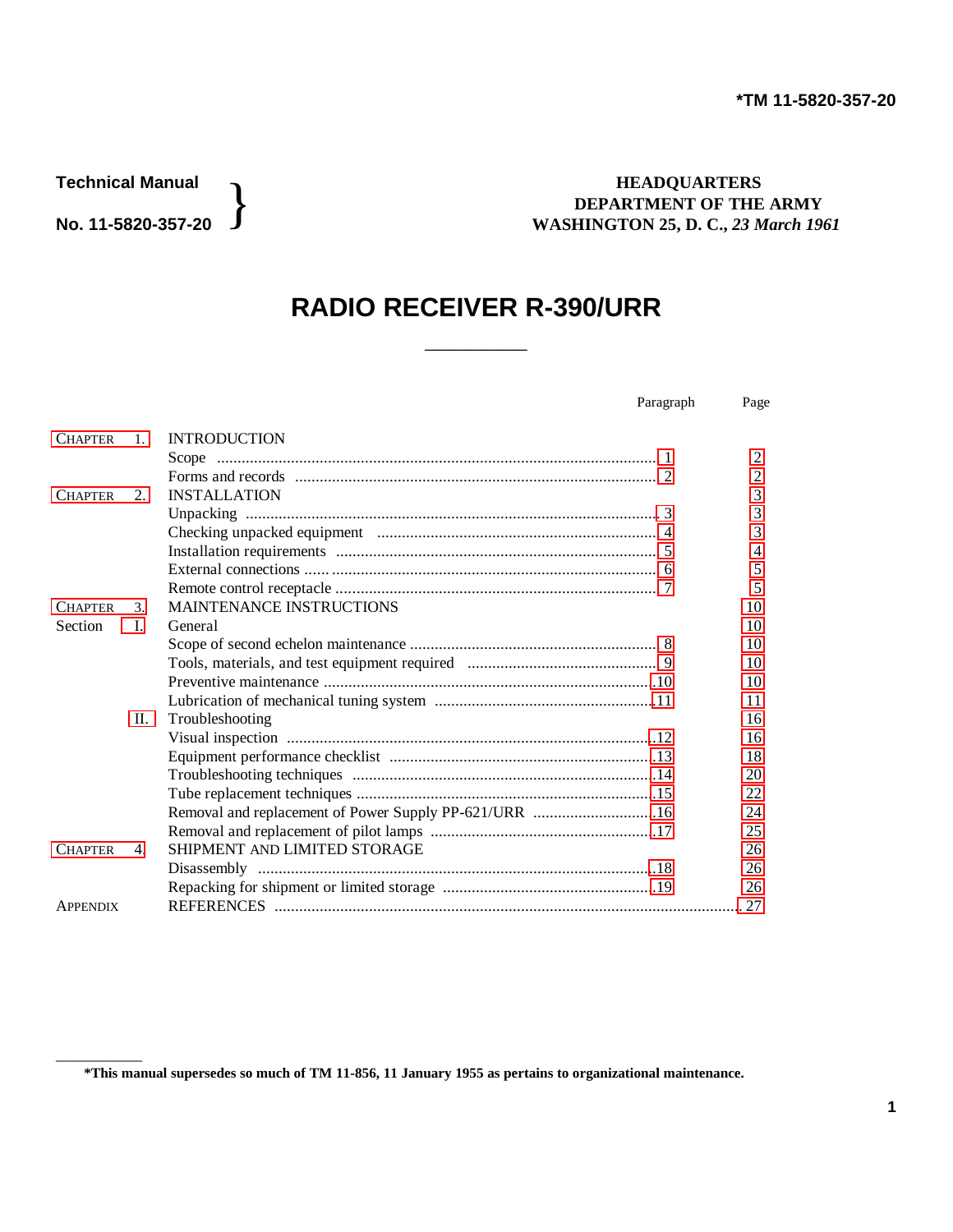## **INTRODUCTION**

## <span id="page-6-0"></span>**1. Scope**

This manual covers the installation and second echelon maintenance of Radio Receiver R-390/URR. The operating instructions for this equipment are contained in TM 11-5820-357-10.

## **2. Forms and Records**

Forward comments concerning this manual to the Commanding Officer, U.S. Army Signal Materiel Support Agency, ATTN: SIGMS-PA2d, Fort Monmouth, N.J.

*Note.* For applicable forms and records, see TM 11-5820-357-10.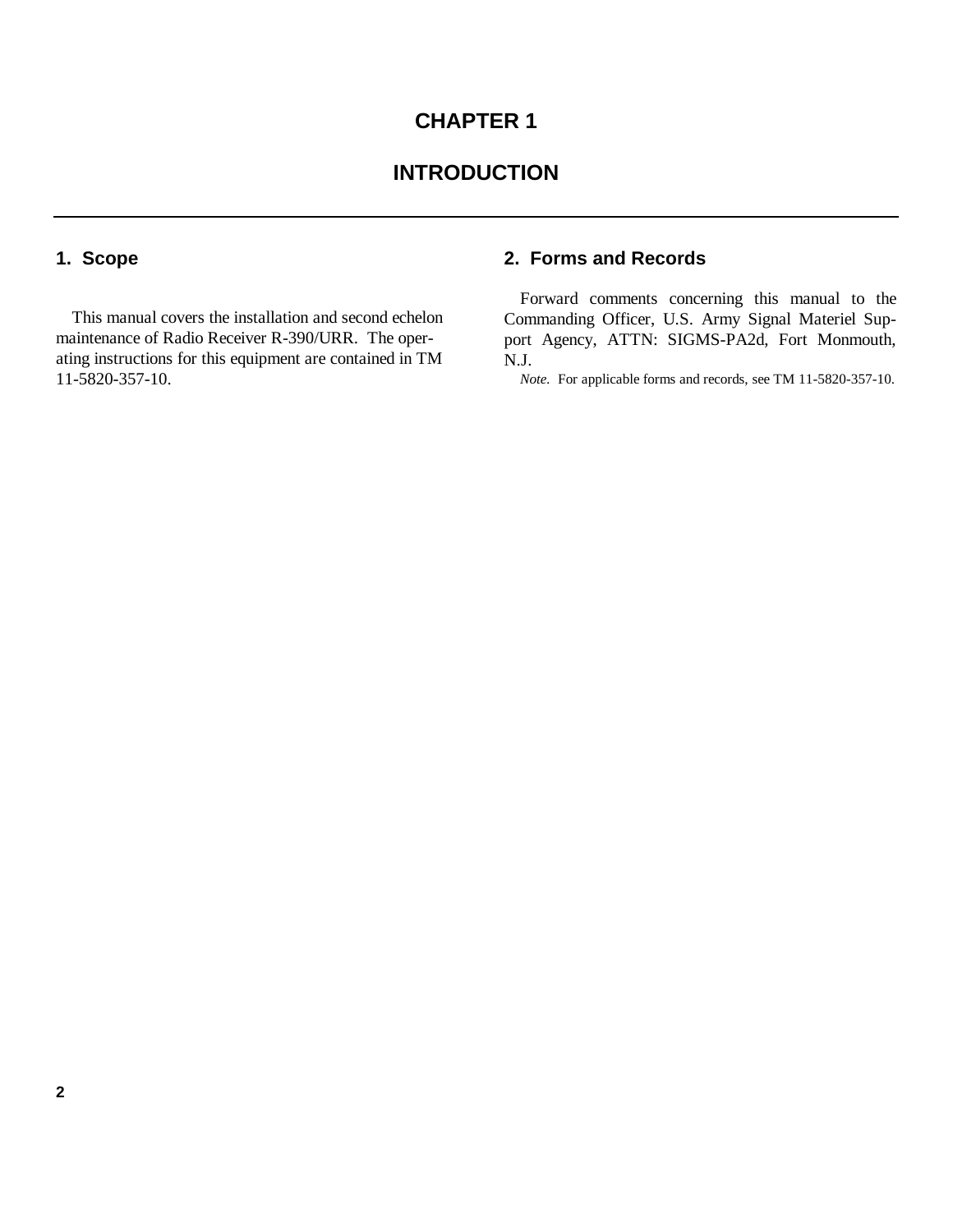## <span id="page-7-0"></span>**3. Unpacking**

*a. Packaging Data* (fig.1). When packed for shipment, the components of Radio Receiver R-390/URR are placed in a carton which is packed in a wooden shipping crate (fig.1). The wooden shipping crate is 21 inches high, 32 inches wide, and 32 inches deep. Its volume is approximately 12.4 cubic feet and the total packed weight is approximately 83 pounds.

*b. Removing Contents.* Perform all the steps outlined below when unpacking the equipment.

*Caution*: Be careful when uncrating, unpacking, and handling the equipment because it is easily damaged.

- (1) Place the crate as near the operating position as is convenient.
- (2) Cut and fold back the metal straps.
- (3) Remove nails from the top of the crate. Do not attempt to pry it off because the equipment may become damaged.
- (4) Remove the technical manuals and the paperboard carton containing the spare parts.
- (5) Slit open the fiberboard carton and fold the flaps back.
- (6) Remove t h e protective plywood panel.
- (7) Grasp the carrying handles of the receiver and carefully withdraw the receiver from the fiberboard padding which is between the receiver and the fiberboard carton. Place the receiver on a bench or near its final location.

## **4. Checking Unpacked Equipment**

*a*. Check the contents of the cartons against the master packing slip.

*b*. Check the front panel of the receiver for damage to the knobs or to the glass windows of the meters and frequency indicator dial.

*c.* Operate the control knobs; examine them for looseness.

- (1) Operate the MEGACYCLE CHANGE and KILOCYCLE CHANGE knobs throughout their ranges. Rough operations or binding may indicate a damaged tuning system.
- (2) Do not operate the KILOCYCLE CHANGE knob past the point where a red  $+$  or -sign appears on the frequency indicator.

*d*. Remove the top and bottom dust covers by removing the 16 screws (TM 115820-357-10) and lockwashers that secure the covers to the main frame. Replace the screws and lockwashers that hold the dust covers in their positions so that they are available when the dust covers are reinstalled.

*e*. Inspect the subchassis on the upper and lower decks of the receiver for loose tube shields and broken tubes.

*f*. If the receiver is to be used in a fixed installation, remove the shields from all tubes [\(fig. 8](#page-21-0) [and 9\),](#page-22-0) except V201 through V206, V505, and V701.

*g.* Unless extremely dusty conditions are expected, do not replace the dust covers.

*h*. Do not replace the dust covers if the receiver is to be installed in Cabinet, Electrical Equipment CY-979/URR or CY-917/ URR. Securely wrap the tube shields and the dust covers. Mark the nomenclature and the serial number of the receiver from which they were removed on the cover of the package. Store them for future use. Reinstall the tube shields and dust covers when the receivers are stored or shipped.

*i.* See that all connectors are seated firmly and are in their respective sockets. Loose or improperly seated connectors are a common cause of faulty operation of radio equipment.

*j* . Remove the three fuses from the rear panel (TM 11-5820-357-10). Check to see that they are of the proper rating. Make sure that the fuses are firmly seated after replacing them.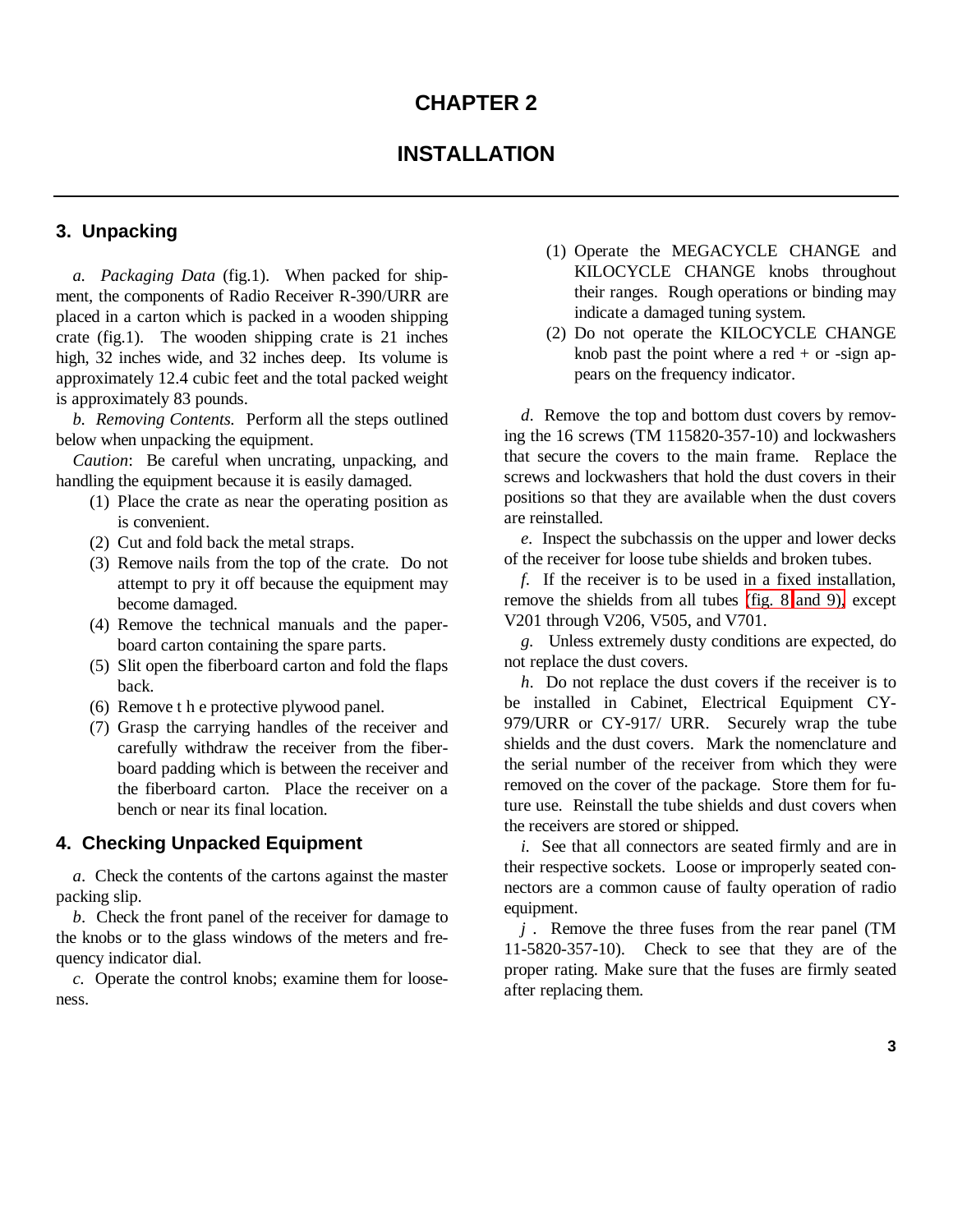<span id="page-8-0"></span>

*Figure 1. Unpacking*

*k*. Inspect for bent or broken connectors and terminals on the rear panel. See that the special tools are placed in their holders (TM 11-5820-357-10).

*1*. Remove the small cover (TM 115820-357-10) at the lower right-hand corner of the rear panel. See that the spare fuses are of the proper ratings and are in place.

*m*. Check the contents of the box that contains the running spares for damaged parts.

*n*. Perform the installation and connection procedures given in paragraphs 5 and

*Caution*: To avoid serious damage to the receiver, do not use any fuse other than the value specified.

#### **5. Installation Requirements**

If the receiver is used as a part of a system, refer to the technical manual for that system. Instructions for installing the receiver for fixed and mobile use are listed in *a* through *d* below.

*Note.* The receiver is frequently used with rhombic, doublet, or double-doublet receiving-type antennas. For information on the rhombic and doublet antennas, refer to TM 11- 666. For information on the double-doublet antenna, refer to TM 11-2629.

*a. Fixed tabletop Installation.* When housed in cabinet CY-917/URR or a similar well-ventilated case for fixed operation, the receiver can be placed on any sturdy bench, table, or desk.

*b. Fixed Cabinet installation.* To install the receiver in a standard cabinet, such as Cabinet, Electrical Equipment CY-1119/U. remove the top and bottom dust covers to increase ventilation. Remove one of the blank panels from the cabinet and install the receiver. Secure the front panel to the cabinet with the bolts removed from the blank panel. Insert them in the elongated holes along the vertical edges of the receiver front panel.

*c. Mobile, Tabletop Installation.* When the receiver is housed in Cabinet, Electrical Equipment CY-979/URR for mobile operation, the cabinet must be securely bolted to a table or bench. Allow enough room for ventilation, access to the connections on the back panel, and withdrawal of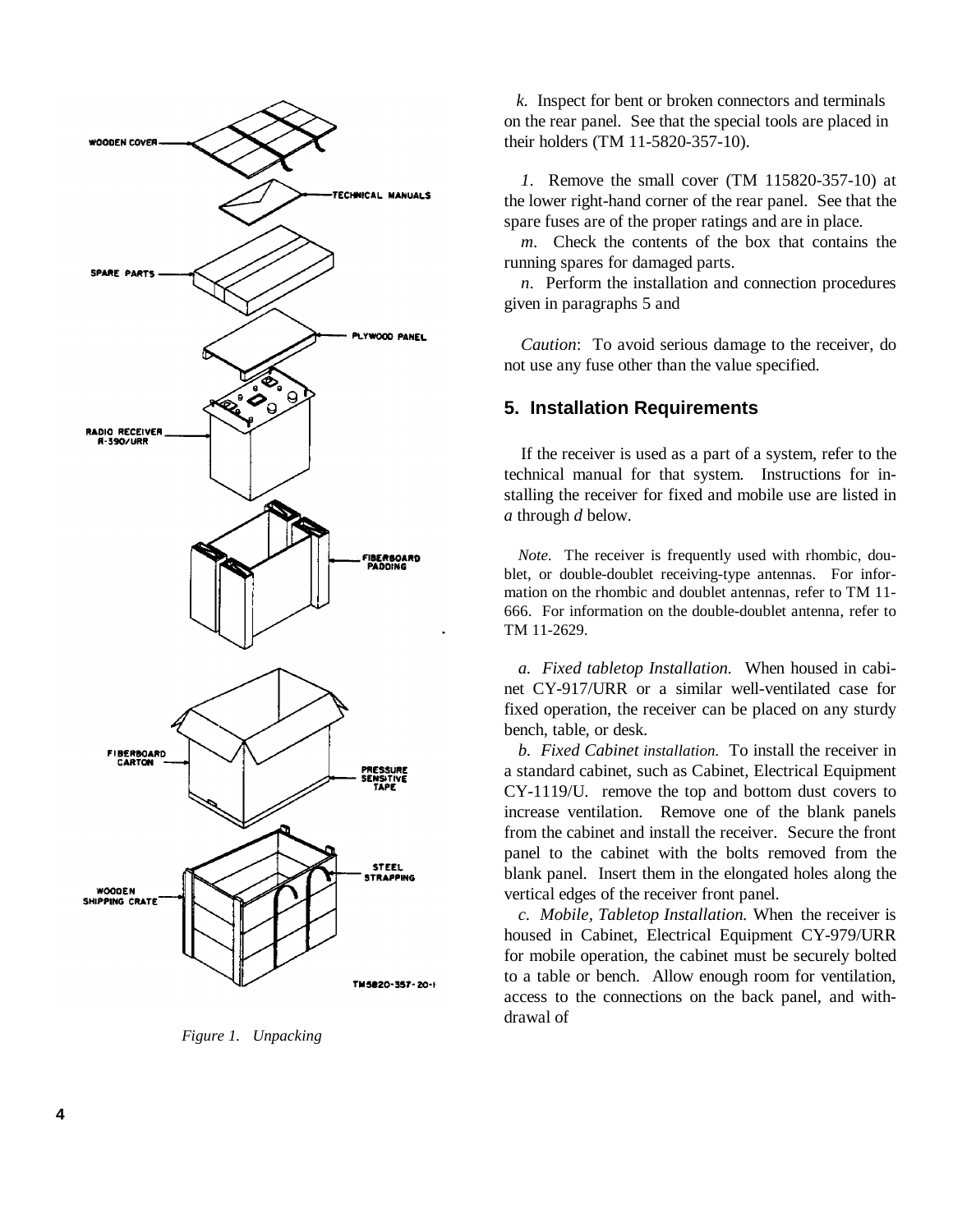<span id="page-9-0"></span>the receiver from the cabinet for servicing. Adequate lighting facilities must be provided to permit reading the control names and positions during day and night operation.

*d. Mobile, Cabinet, or Rack Installation.* When the receiver is installed in Cabinet, Electrical Equipment CY-1216/U for mobile operation, the cabinet must be securely bolted to the vehicle body. Allow enough room for access to back panel connections and for the withdrawal of the receiver for servicing. Provision for lighting must be made to permit reading control names and positions during day and night operation.

*Caution:* When the receiver is installed in any cabinet other than described above, adequate ventilation must tee provided. For mobile applications of the receiver in cabinets other than Cabinets, Electrical Equipment CY-

979/URR and CY-1216/U, support must be provided at the rear of the receiver, so that the front panel does not carry the entire weight of the receiver.

### **6. External Connections**

Use the step-by-step procedure shown in figure 2 to make the external connections to the rear panel (TM 11- 5820-35710) of the receiver.

#### **7. Remote Control Receptacle**

Several terminals on terminal boards TB101 and TB102 are connected in parallel with REMOTE CONTROL J105 receptacle. This receptacle is not ordinarily used.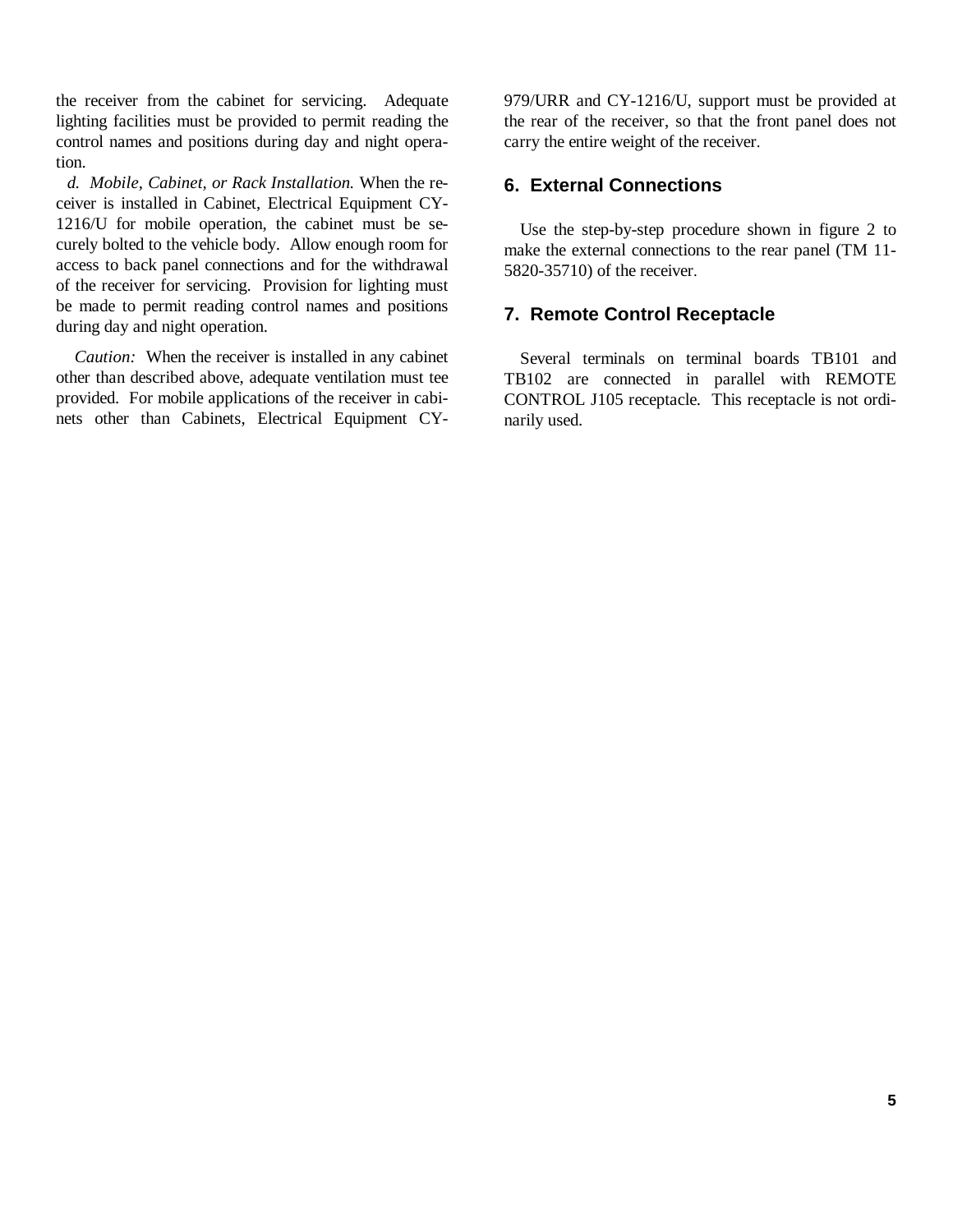

Connect GND terminal 16 to the same ground used with associated equipment.



Connect Power Cable Assembly CX-1358/U between the power source and the POWER receptacle J104.



Z. Determine whether the power source is 115 vac or 230 vac, then check to see that 115/230 volt switch S801 on Power Supply PP-621/URR is in the proper position for operation of the receiver from the available power source.

Caution: If the receiver is to be operated from a 230 volt ac source, change the fuse marked AC3A from a 3 ampere, 125 volt type MS FO2D3RB to a 11/2 ampere, 250 volt type MS FO2G3ROOA.



4 To connect the receiver to a 50 to 200 ohm balanced antenna, such as a balanced doublet, to the BALANCED ANTENNA Connector, use Radio Frequency Cable RG-22/U with Connector Plug UG-421/U or use Radio Frequency Cable RG-86/U with Connector Plug UG-969/U.

TM5820-357-20-2 (1)

*Figure 2(1). Connecting procedures (part 1 of 4).*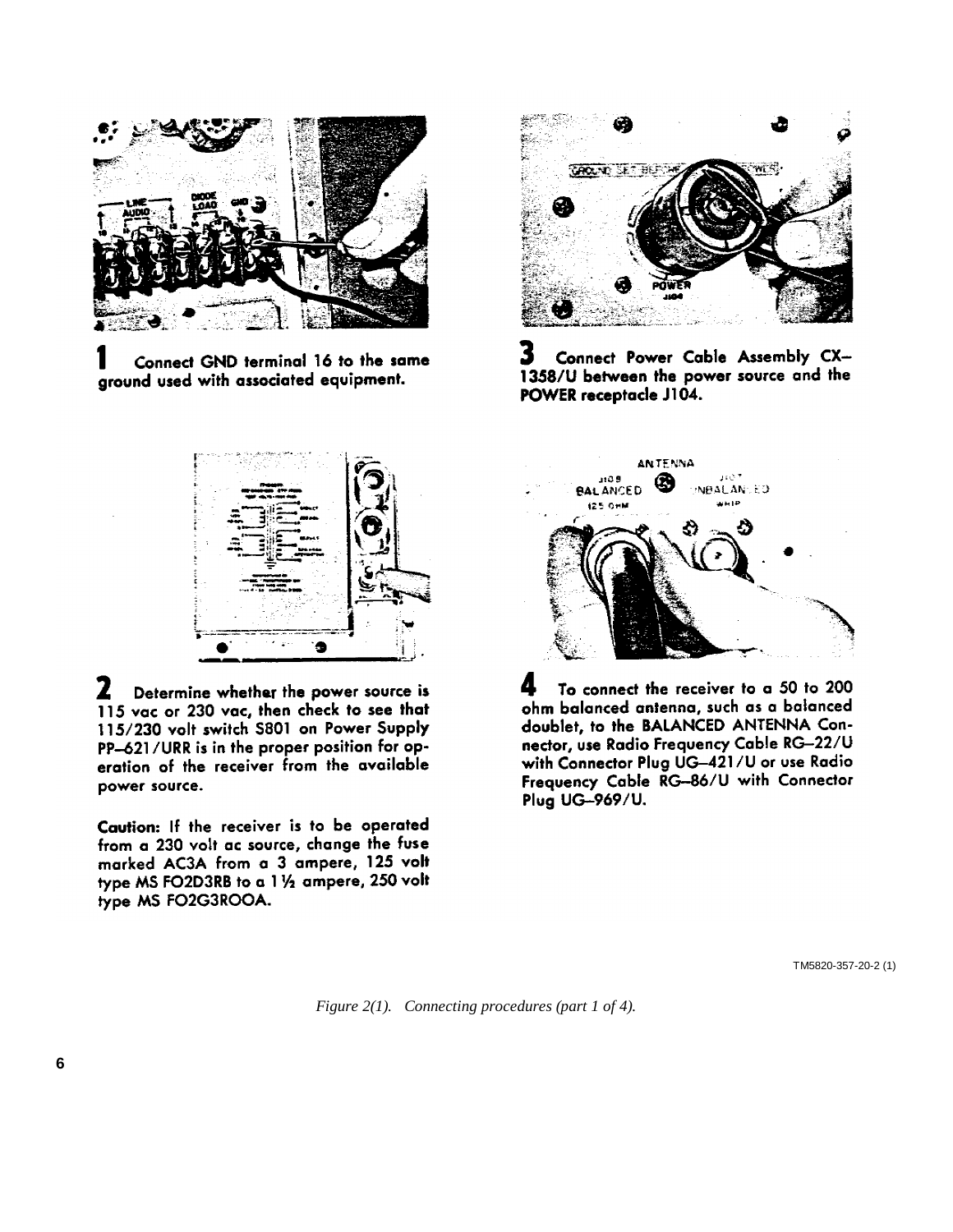

5 To adapt unbalanced coaxial lead-in cable to the BALANCED ANTENNA CON-NECTOR, use Adapter Connector UG-971/U when lead-in is terminated in Connector Plug UG-573/U.

Note: Use Connector Plug UG-970/U when coaxial cable is terminated in Connector Plug PL-259.



I Plug the 600 ohm headset into the PHONES jack. If the headset is to be connected to the rear panel terminal board perform step 8.



Ь Use Connector Plug UG-573/U to connect the unbalanced ANTENNA CONNEC-TOR to a whip antenna or to a random-length single-wire antenna. The whip lead-in should be as short a length as possible of Radio Frequency Cable RG-8/U or RG-11/U.



Connect the headset to the PHNS terminal 8 and terminal 7 (ground).

TM-5820-357-20-2 (2)

*Figure 2(2). Connecting procedure (part 2 of 4)*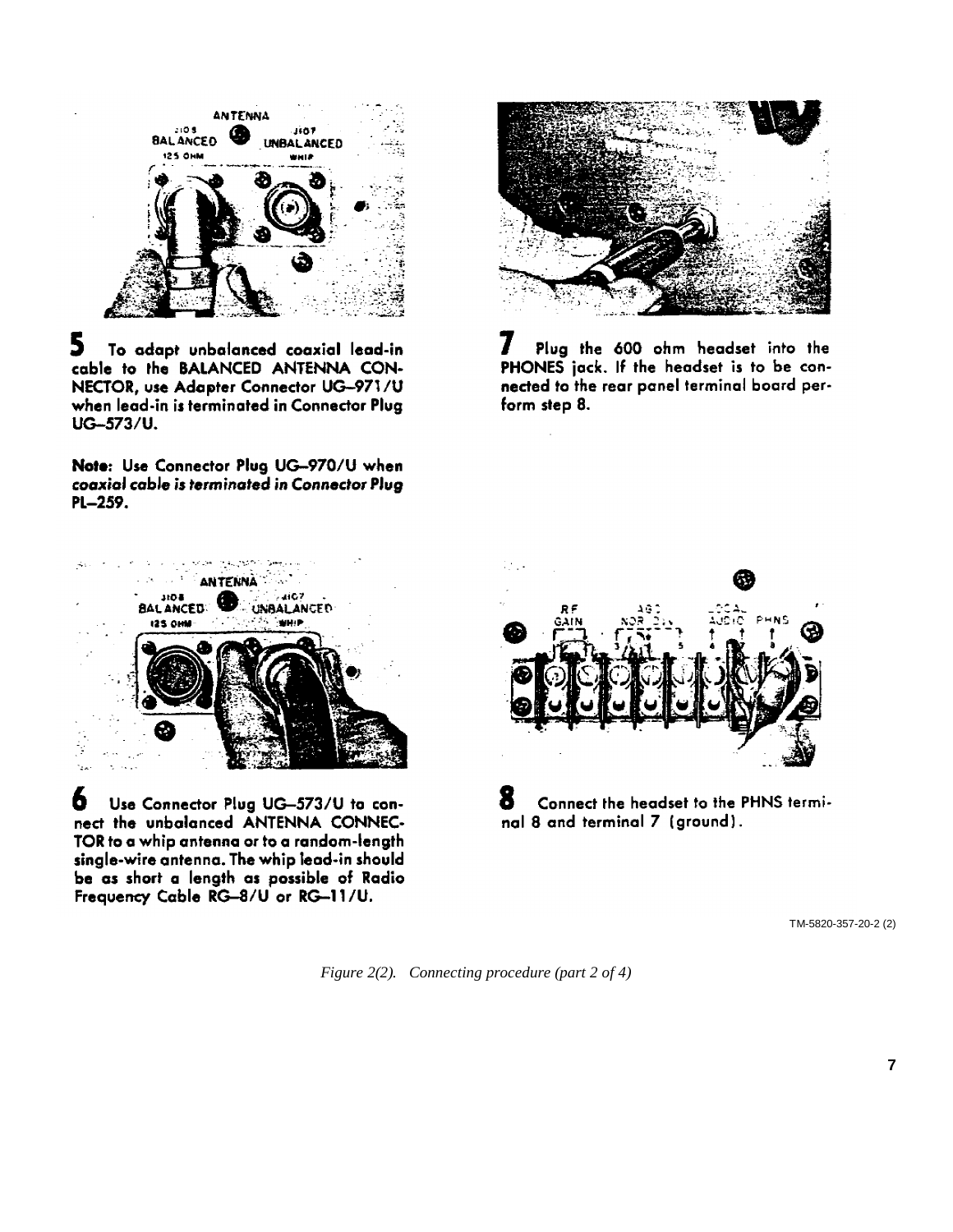

9 Connect the loudspeaker (if used) to LOCAL AUDIO terminals 6 and 7.



10 For balanced line audio output operation, connect the balanced line to LINE AUDIO terminals 10 and 13. If a balancing bridge is to be used for remote applications perform steps 11 and 12.



Ħ Remove the jumper from terminals 11 and 12.

12 Connect the balancing bridge between terminals 11 and 12, (see step 11).



13 If a transmitter is being used with the receiver in break-in operation, connect the control lines from the transmitter to BRK-IN terminal 9 and GND terminal 16.



14 For external rf gain control, remove the jumper between RF GAIN terminals 1 and 2 and perform step 15.

15 Connect an external 5,000-ohm potentiometer to RF GAIN terminal 1 and to terminal 7 ground, (see step 14).

TN5620-357-20-2 3

TM5820-357-20-3(3)

*Figure 2(3) Connecting procedures (part 3 of 4).*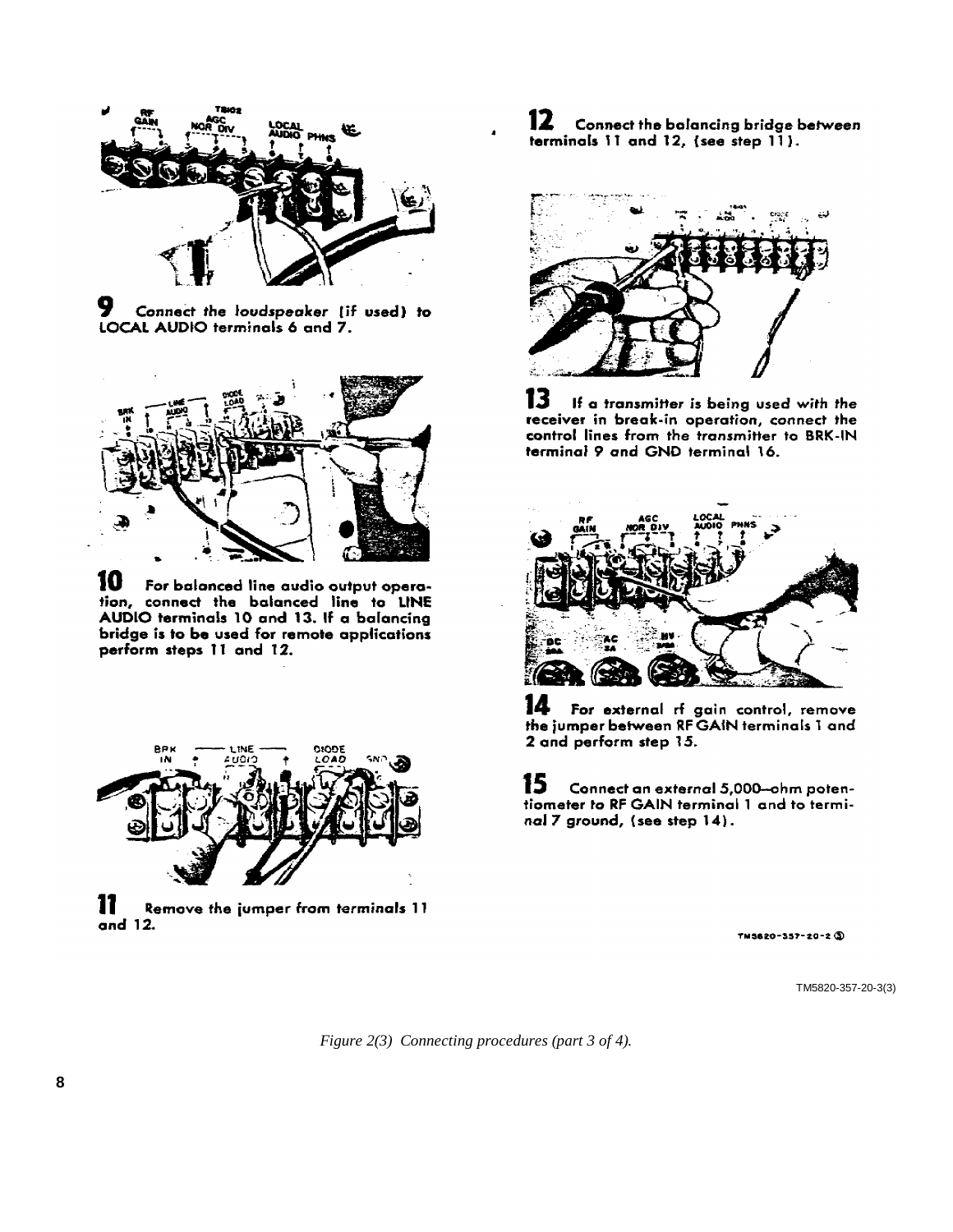

16 To use an external diode load, remove jumper from DIODE LOAD terminals 14 and 15 and perform step 17.

17 Connect the lines from the external diode load to terminals 14 and 15. (see step  $16$ .



20 Connect coaxial transmission cable terminated in Radio Frequency Plug UG-88/U to IF OUTPUT receptacle J106 when it is necessary to use the IF output of the receiver.



18 For external agc, remove the jumper from AGC NOR terminals 3 and 4 and perform step 19.

19 Connect the negative terminal of the external age source to terminal 4 and the positive terminal of the agc source to terminal 7 (ground) (see step 18).



ZI If wide variations in temperature are likely to be encountered, turn the OVENS heater switch to ON.

TM5820-357-20-2 (4)

*Figure 2(4). Connecting procedures (part 4 of 4).*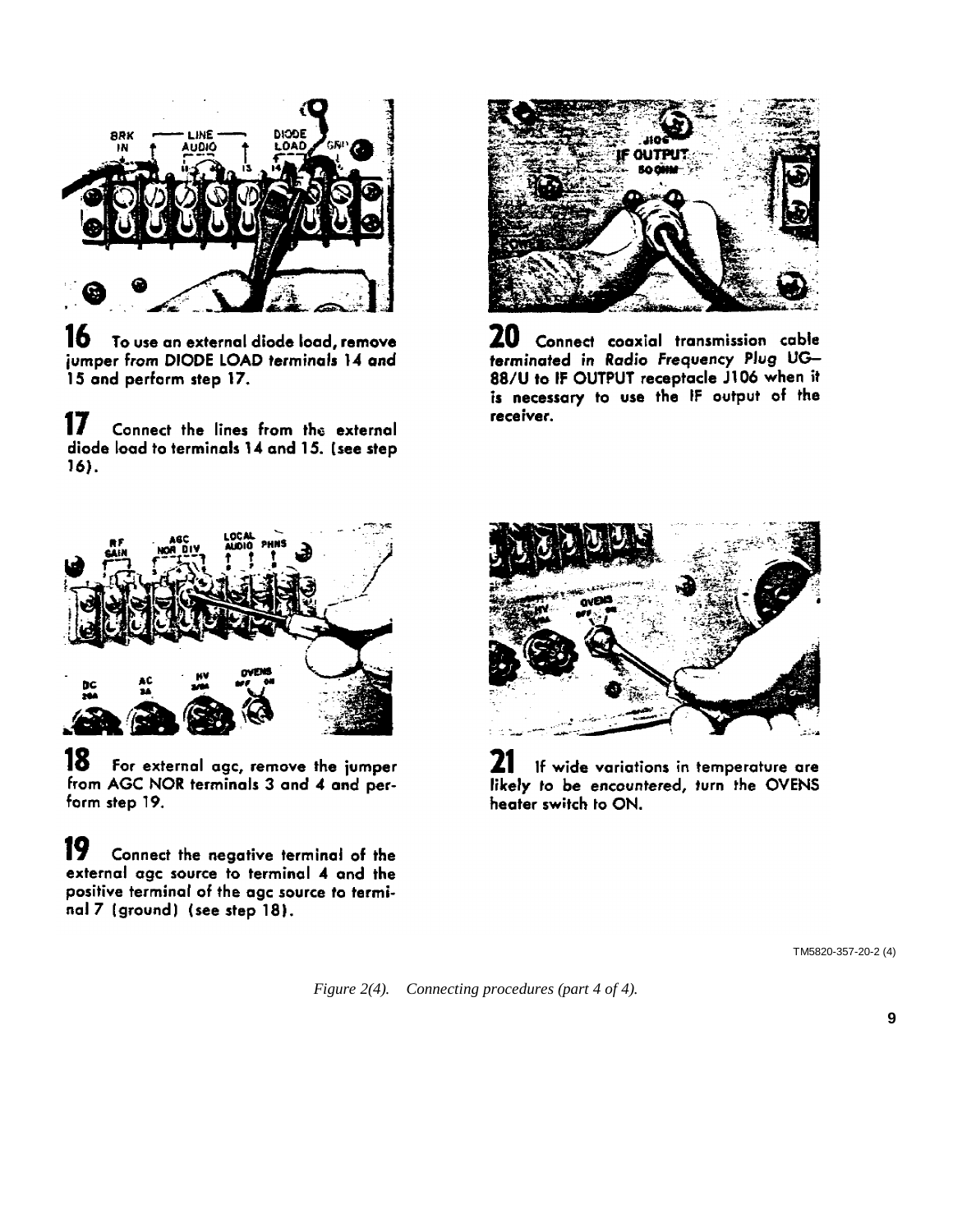## **CHAPTER 3**

## **MAINTENANCE INSTRUCTIONS**

## **Section I. GENERAL**

#### <span id="page-14-0"></span>**8. Scope of Second Echelon Maintenance**

Second echelon maintenance consists of the following:

- *a*. Preventive maintenance (para 10).
- *b*. Lubrication [\(para 11\)](#page-15-0).
- *c*. Visual inspection [\(para 12\)](#page-20-0).
- *d.* Replacement of crystals [\(para 14\)](#page-24-0).
- *e.* Replacement of tubes [\(para 15\)](#page-26-0).
- *f*. Replacement of defective fuse [\(para 16\)](#page-28-0).
- *g*. Replacement of power supply PP621/URR [\(para](#page-28-0)  [16\)](#page-28-0).
- *h.* Replacement of pilot lamps [\(para 17\)](#page-29-0).

## **9. Materials, Tools, and Test Equipment Required**

The materials, tools, and test equipment required for second echelon maintenance are listed below.

*a. Tools.* Tool Equipment TE-41 is required in addition to the following special tools (mounted on the back panel) supplied with the equipment.

- (1) *Phillips screwdriver.* The Phillips screwdriver is used to remove the screws that fasten the dust covers, the front panel, the removable subchassis, and the terminal boards.
- (2) *Fluted socket wrench.* The No. 8 socket wrench is used to remove the front panel bar knobs and the MEGACYCLE CHANGE and KILO-CYCLE CHANGE knobs.
- (3) *Tube pullers, seven-and nine-pin.* The sevenand nine-pin tube pullers are used to facilitate the removal of the miniature tubes.
- (4) *Tube pin straighteners.* The seven- and nine-pin

tube pin straighteners are used to straighten the pins on tubes before replacement in the receiver.

*b. Materials.*

Cheesecloth, bleached, lint-free.

- Lubricating oil, general purpose (OGP), MIL-L-7870.
- Cleaning Compound (Federal stock No. 7930-395- 9542).

Grease, aircraft and instrument (GL).

*c. Test Equipment.*

| Nomenclature                       | Common name | Technical manual  |
|------------------------------------|-------------|-------------------|
| Test Set, Electron<br>Tube TV-7/U. | Tube tester | TM 11-6625-274-12 |
| Multimeter AN/<br>URM-105          | Multimeter  | TM 11-6625-203-12 |

#### **10. Preventive Maintenance**

*a. DA Form 11-233.* DA Form 11-238 [\(fig. 3](#page-16-0) [and 4\)](#page-17-0) is a preventive maintenance checklist to be used by organizational maintenance personnel. Items not applicable to the equipment are lined out in the figures. References in the ITEM block in the figures are to paragraphs that contain additional maintenance information pertinent to the particular item. Additional preventive maintenance information concerning DA Form 11-238 will be found in the preventive maintenance portion of TM 11-5820-357- 10.

*b. Items.* The information in this subparagraph supplements DA Form 11-238. The item numbers correspond to the ITEM numbers on the form.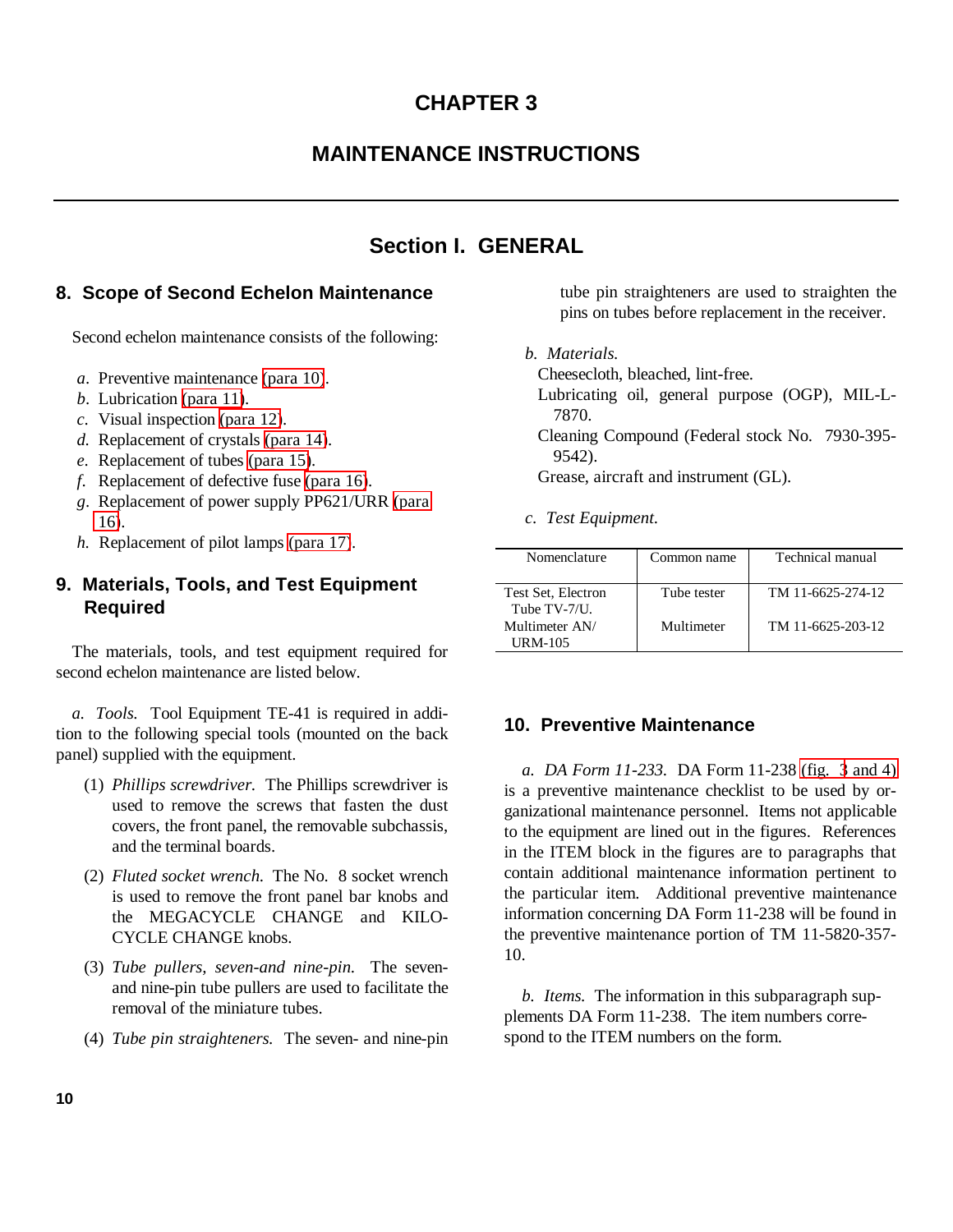<span id="page-15-0"></span>

| Item | maintenance procedures                                                                                                                                                     |
|------|----------------------------------------------------------------------------------------------------------------------------------------------------------------------------|
| 15   | Remove top and bottom dust covers (fig. 5 and 6)<br>where necessary. Inspect all tubes for proper                                                                          |
|      | seating, without removing them. Figures 8 and 9<br>show the locations of all tubes.                                                                                        |
| 19   | Use a clean, dry, lint-free cloth for cleaning.<br>Moisten the cloth with cleaning compound if<br>necessary. After cleaning, wipe parts dry with a<br>dry, lint-free cloth |

*Warning:* Cleaning compound is flammable and its fumes are toxic. Do not use near a flame; provide adequate ventilation.

## **11. Lubrication of Mechanical Tuning System**

*a. General.* The only parts of the receiver that require lubrication [\(fig. 7\)](#page-20-0) are the mechanical tuning system (which includes the gear train, slug racks, and the cam rack) and the BFO PITCH control shaft bearing. The receiver is lubricated at the factory and should be lubricated thereafter, once every 6 months, under normal operating conditions. If inspection indicates the need, or if abnormal conditions or activities are encountered, shorten the interval between lubrications. Overlubrication causes more harm than no lubrication. Check the condition of the mechanical tuning system whenever the receiver is withdrawn from the case or rack for servicing. Manually rotate the MEGACYCLE CHANGE and KILOCYCLE CHANGE controls throughout their ranges, and note ease of operation. Check for lack of lubrication on gears, edges of cams, cam rollers, guide slots, and bearing; inspect for gritty grease and oil. Operate the BFO PITCH control; if operation is rough or uneven, check the lubrication of the control shaft bearing.

*Caution:* Do not attempt to lubricate the sealed variable-frequency oscillator (vfo), regardless of possible noisy operation of the unit during tuning. Unstable operation of the oscillator may result.

*b. Cleaning Before Lubrication.* Remove the dust covers from the rf subchassis. Use a thin, long-handled brush with medium bristles, dipped in cleaning compound. Remove dirt, oil, and grease from the gears, cams, guide slots, and bearings. To reach all the gear teeth while cleaning, rotate the MEGACYCLE CHANGE and KILOCYCLE CHANGE knobs. After dipping the brush in cleaning compound, remove the excess to prevent compound from dripping on the connecting cables, wiring, or other electrical parts. Use a clean, lint-free cloth moistened with cleaning compound to remove grease from the metal castings and chassis. Thoroughly wipe all parts with a clean, dry, lint-free cloth before proceeding with cleaning.

*c. Detailed Lubrication Instructions.* Lubricate the gear train, slug racks, and cam racks as indicated in figure 7. To apply oil to the bearings, dip a length of wire into the oil (OGP) to collect a small drop at the end, and transfer the oil to the bearings by touching the end of the wire to the edge of the bearings. Avoid using excessive amounts of oil (OGP) . A standard grease gun and a thin, long handled brush should be used for applying grease (GL) to gear teeth, edges of cams, and tuning rack guide slots. Rotate the MEGACYCLE CHANGE and KILOCYCLE CHANGE controls as necessary to expose the gear teeth.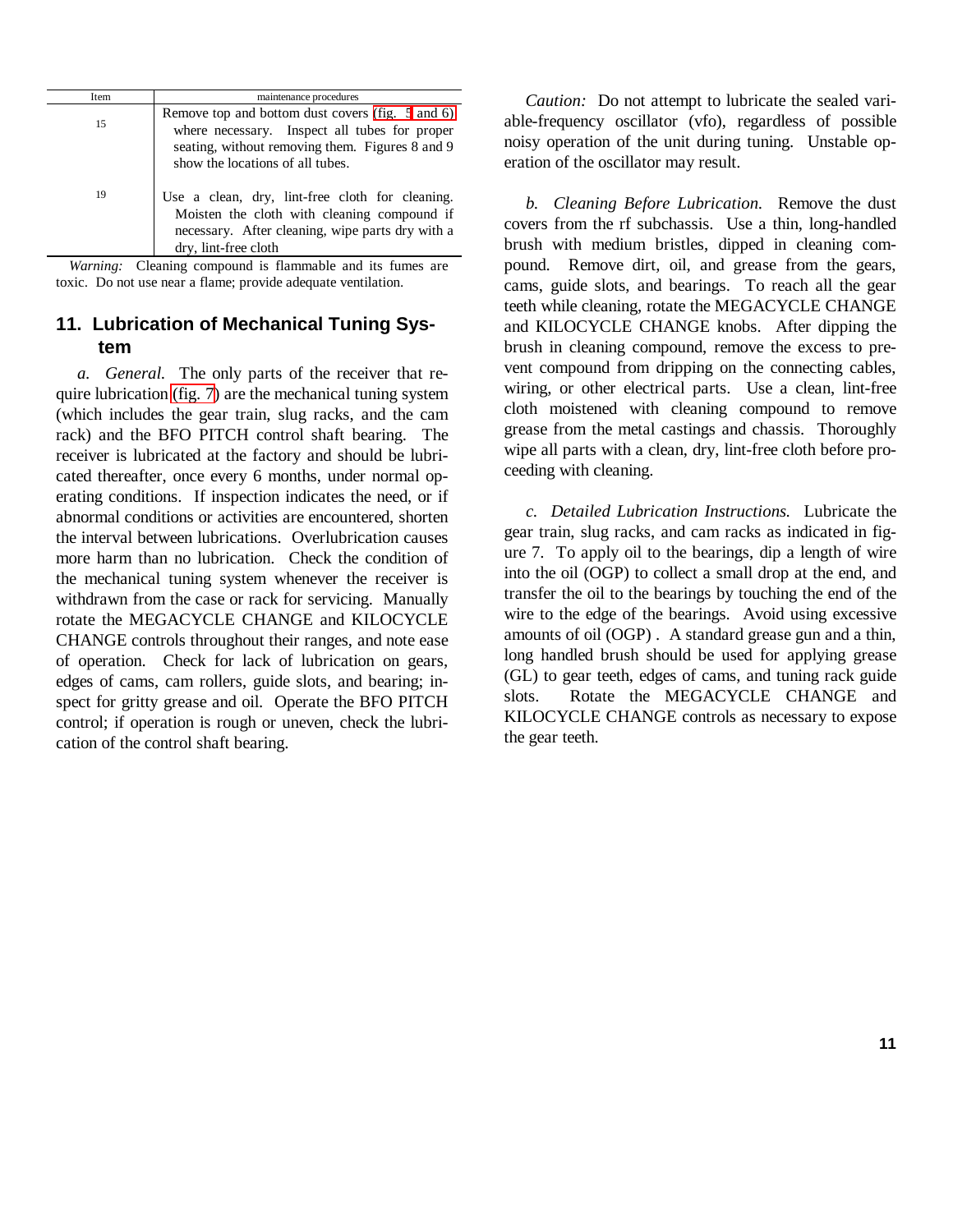| ADDITIONAL ITEMS FOR 2D AND 3D ECHELON INSPECTIONS                                                      | <b>CONDITION</b> |                                         |             |                                                                  |                                                                                                                                                                                                                                                                                                                                                                                   |  |
|---------------------------------------------------------------------------------------------------------|------------------|-----------------------------------------|-------------|------------------------------------------------------------------|-----------------------------------------------------------------------------------------------------------------------------------------------------------------------------------------------------------------------------------------------------------------------------------------------------------------------------------------------------------------------------------|--|
| 26. -MOPROT-ANTENNA-FOR-ECCENTRICITIES, CORROSION,                                                      |                  |                                         |             |                                                                  | MAINTENANCE CHECK LIST FOR SIGNAL EQUIPMENT                                                                                                                                                                                                                                                                                                                                       |  |
| 40065 FIT, DAMACED INIULATORE AND REKLECTORE                                                            |                  |                                         |             |                                                                  | SOUND EQUIPMENT, RADIO, DIRECTION FINDING                                                                                                                                                                                                                                                                                                                                         |  |
|                                                                                                         |                  |                                         |             |                                                                  | RADAR, CARRIER, RADIOSONDE AND TELEVISION<br>(AR 750-625)                                                                                                                                                                                                                                                                                                                         |  |
| 27. CHECK FOR NORMAL OPERATION.                                                                         | $\checkmark$     | <b>EQUIPMENT NOMENCLATURE</b>           |             |                                                                  |                                                                                                                                                                                                                                                                                                                                                                                   |  |
| 28. <del>GEFORE SHIPPING OR STORING.</del><br><b><i>REMOVE-BARTSBIRG</i></b>                            |                  |                                         |             |                                                                  | RADIO RECEIVER R-390/URR                                                                                                                                                                                                                                                                                                                                                          |  |
| IF DEFICIENCIES NOTED ARE NOT CORRECTED DURING THE INSPECTION, INDICATE<br>ACTION TAKEN FOR CORRECTION. |                  | EQUIPMENT SERIAL NUMBER                 |             |                                                                  |                                                                                                                                                                                                                                                                                                                                                                                   |  |
|                                                                                                         |                  |                                         |             |                                                                  | 696                                                                                                                                                                                                                                                                                                                                                                               |  |
|                                                                                                         |                  |                                         |             |                                                                  | <b>INSTRUCTIONS</b>                                                                                                                                                                                                                                                                                                                                                               |  |
|                                                                                                         |                  |                                         |             |                                                                  | This form may be used for a period of one month by using the correct dates and<br>weeks of the month. It is to be used as a Preventive Maintenance check list<br>for Signal equipment in actual use, or for a check on equipment prior to issue.                                                                                                                                  |  |
|                                                                                                         |                  |                                         |             | (See DA Pemphiet Number 310-4)<br>(See DA Pamphlet Number 310-4) | 1. For detailed Preventive Maintenance instructions see:<br>a. The Technical Manual (in TM 11 series) for the equipment.<br>b. The Supply Builetin (SB 11-100 series) for the equipment.<br>c. The Department of the Army Lubrication Order.                                                                                                                                      |  |
|                                                                                                         |                  |                                         |             | (See DA Pamphiet Number 310-4)                                   |                                                                                                                                                                                                                                                                                                                                                                                   |  |
|                                                                                                         |                  |                                         |             |                                                                  | 2. The following action will be taken by either the Communications Officer/<br>Chief for 1st echeion, or the Inspector for higher echeion:<br>a. Enter Equipment Nomenclature and Serial Number.                                                                                                                                                                                  |  |
|                                                                                                         |                  | LEGEND.<br>his supervisor.              |             |                                                                  | b. Strike out items that do not apply to the equipment.<br>3. Operator/Inspector will enter in the columns entitled CONDITION, on the<br>proper line, a notation regarding the condition, using symbols specified under<br>4. After operator completes each daily inspection he will initial over the<br>appropriate dates under "Daily Condition for Month", then return form to |  |
|                                                                                                         |                  | <b>TYPE OF INSPECTION</b>               |             |                                                                  |                                                                                                                                                                                                                                                                                                                                                                                   |  |
|                                                                                                         |                  |                                         |             |                                                                  |                                                                                                                                                                                                                                                                                                                                                                                   |  |
|                                                                                                         |                  | OPER-<br><b>2/3 ECH-</b><br><b>ATOR</b> | <b>ELON</b> | DATE                                                             | <b>SIGNATURE</b>                                                                                                                                                                                                                                                                                                                                                                  |  |
|                                                                                                         |                  | $\checkmark$                            |             | 10 JAN                                                           |                                                                                                                                                                                                                                                                                                                                                                                   |  |
|                                                                                                         |                  | $\checkmark$                            |             | <i><b>IT JAN</b></i>                                             | Cpl. M. Glashan<br>Cpl. M. Glashan<br>M54+ D. McCuclar                                                                                                                                                                                                                                                                                                                            |  |
|                                                                                                         |                  | $\checkmark$                            |             | <b>18 JAN</b>                                                    |                                                                                                                                                                                                                                                                                                                                                                                   |  |
|                                                                                                         |                  |                                         |             |                                                                  |                                                                                                                                                                                                                                                                                                                                                                                   |  |
|                                                                                                         |                  |                                         |             |                                                                  |                                                                                                                                                                                                                                                                                                                                                                                   |  |
| 4                                                                                                       |                  | DA. FORM, 11-238                        |             |                                                                  | REPLACES DA FORMS 11-230, 1 NOV 55; 11-239,<br>11-244, 11-245, 11-248, 11-249, 11-250, AND 11-251;                                                                                                                                                                                                                                                                                |  |

*Figure 3. DA Form 11-238, pages 2 and 3* .

<span id="page-16-0"></span>f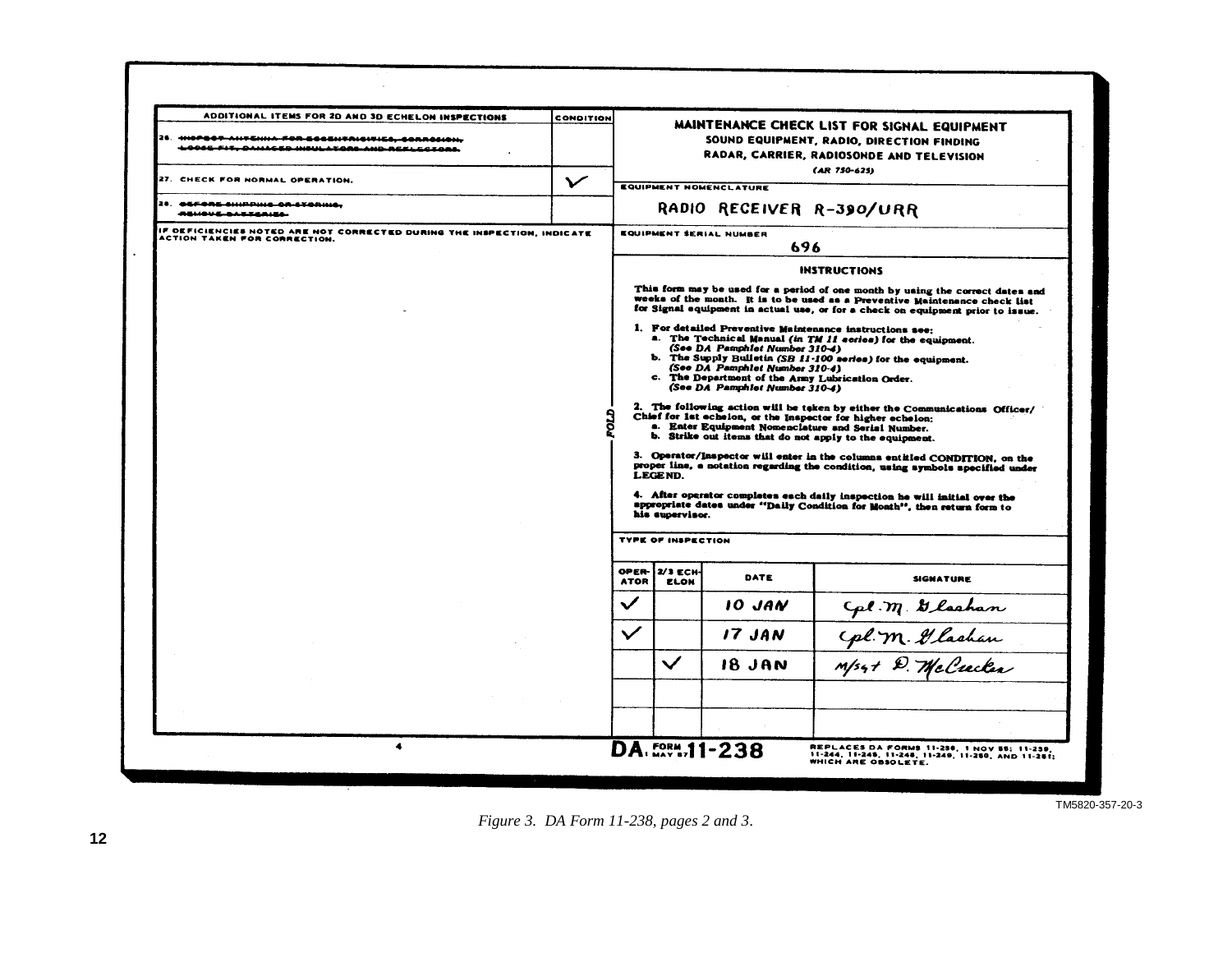<span id="page-17-0"></span>

| <b>LEGEND</b> for marking conditions:<br>Satisfactory, y.<br>Adjustment, Repair or Replacement required, X.<br>Defect corrected, (X). |                                                                                                                                                             |     |   |   |                        |  |                                                                                                 |                                                                                                                                                                                                                                                                                                         | DAILY CONDITION FOR MONTH OF                                                                                                                                               |                      |
|---------------------------------------------------------------------------------------------------------------------------------------|-------------------------------------------------------------------------------------------------------------------------------------------------------------|-----|---|---|------------------------|--|-------------------------------------------------------------------------------------------------|---------------------------------------------------------------------------------------------------------------------------------------------------------------------------------------------------------------------------------------------------------------------------------------------------------|----------------------------------------------------------------------------------------------------------------------------------------------------------------------------|----------------------|
| DAILY<br>ITEM<br>NO.                                                                                                                  |                                                                                                                                                             |     |   |   |                        |  |                                                                                                 | M/<br> M <br>Mw<br>MG/<br>m4<br>LW<br>من<br>nt (e)<br>wW<br>M6<br>$(n-1)$<br>/195<br>$\overline{\mathbf{z}}$<br>28<br>27<br>$\bullet$<br>$\bullet$<br>$\ddot{\bullet}$<br>$\overline{20}$<br>$\overline{\mathbf{z}}$<br>$\overline{\phantom{a}}$<br>24<br><br>$\bullet$<br>$\mathbf{u}$<br>$\mathbf{r}$ | $\mathbf{z}$<br>$\bullet$<br>ECH-<br>ELON                                                                                                                                  |                      |
|                                                                                                                                       | 1. COMPLETENESS AND GENERAL CONDITION OF EQUIPMENT. Framention recoiver,<br>ampung massarintan, cabies, miamphanon, tubes, apara parts, tocimical manuele). |     |   |   |                        |  |                                                                                                 | v                                                                                                                                                                                                                                                                                                       | v                                                                                                                                                                          | <b>LM</b>            |
|                                                                                                                                       | 2. CLEAN DIRT AND MOISTURE FROM ANTENNA, MANHO<br><b>PHONGO, HEADSETS, MOVO, JACKS, PLUGS, COMPONENT PANELS.</b>                                            |     |   |   |                        |  |                                                                                                 |                                                                                                                                                                                                                                                                                                         | v<br>v<br>v<br>v                                                                                                                                                           | レベー                  |
|                                                                                                                                       | 3. INSPECT CONTROLS FOR NORMAL OPERATION. TAP CONTROLS<br>LIGHTLY FOR EVIDENCE OF CUT-OUT FROM LOOSE CONTACTS.                                              |     |   |   |                        |  |                                                                                                 |                                                                                                                                                                                                                                                                                                         | v<br>v<br>v<br>v                                                                                                                                                           | LM                   |
|                                                                                                                                       | 4. CHECK FOR HORMAL OPERATION OF EQUIPMENT. BE<br>ALERT FOR UNUSUAL OPERATION OR CONDITION.                                                                 |     |   |   |                        |  |                                                                                                 |                                                                                                                                                                                                                                                                                                         |                                                                                                                                                                            | レベト                  |
|                                                                                                                                       | WEEKLY                                                                                                                                                      |     |   |   | CONDITION EACH WEEK    |  | 20<br>30                                                                                        |                                                                                                                                                                                                                                                                                                         | ADDITIONAL ITEMS FOR 2D AND 3D EC HELON INSPECTIONS                                                                                                                        | CONDITION            |
|                                                                                                                                       |                                                                                                                                                             | 18T |   |   | <b>AD I BD ATH STH</b> |  | ECH                                                                                             |                                                                                                                                                                                                                                                                                                         |                                                                                                                                                                            |                      |
|                                                                                                                                       | <b>8. CLEAN AND TIGHTEN EXTERIORS OF CASES.</b><br>AASKA, MOUNTS, PRANCHOCHON-LINES.                                                                        | ✓   | ✓ | ✓ |                        |  | LM                                                                                              |                                                                                                                                                                                                                                                                                                         | IS. INSPECT SEATING OF READILY ACCESSIBLE PLUCK-<br>OUT ITEMS: TUBES, LAMPS, FUSES, CRYSTALS,<br>CONNECTORS, MIGRARDRO, PLUG IN COILO                                      | Ø                    |
|                                                                                                                                       | 6. INSPECT CASES, MOUNTAL ANTENNA<br><b>SANGAS AND EXPOSED METAL</b><br>SURFACES FOR RUST, CORROSION.                                                       |     | v | ✔ |                        |  | LΜ                                                                                              |                                                                                                                                                                                                                                                                                                         | 18. INSPECT RELAYS AND CIRCUIT BREAKERS FOR LOOSE<br>MOUNTINGS, BAD CONTACTS, MIS-ALINEMENT OF CON-<br>TACTS AND SPRINGS, PROPER SPRING TENSION.                           |                      |
|                                                                                                                                       | 7. INSPECT CORDS, CABLE, MING.<br>CHOCH-MOUNTD FOR CUTS, KINKS,<br>BREAKS, FRAYING, UNDUE STRAIN.                                                           | v   | x | 0 |                        |  | l m                                                                                             |                                                                                                                                                                                                                                                                                                         | 17. 4NSPS40-VARIASLE-GARACITORS-POR-DIRT, MIS-AUMININING<br>-BP-PLATOR-LOCCO-MOUNTHIOS, MOISTURE.<br>18. INSPECT RESISTORS, <del>GUSHINGS</del> AND INSULATORS FOR CRACKS, |                      |
|                                                                                                                                       | 1. augan ulagun sur maga pan<br>-RASABA-TENNISH-SA-DAMASE-                                                                                                  |     |   |   |                        |  |                                                                                                 |                                                                                                                                                                                                                                                                                                         | CHIPPING, BLISTERING, MOISTURE, DISCOLORATION.<br>19. CLEAN AND TIGHTEN SWITCHES, TERMINAL BLOCKS,                                                                         | ✓                    |
|                                                                                                                                       | <b>D. ANGRESS-BANNAS-AND-LEATHER</b><br>IPEMI-POR MILOGR, POARD, PRAVING                                                                                    |     |   |   |                        |  |                                                                                                 |                                                                                                                                                                                                                                                                                                         | CLOWGOS, REL'AY CASES AND INTERIORS OF CHASSIS<br>AND CABINETS NOT READILY ACCESSIBLE.                                                                                     |                      |
|                                                                                                                                       | O. INSPECT ACCESSIBLE ITEMS FOR LOOSE-<br>NESE: SWITCHES, KNOBS, JACKS, CONNECTORS,<br>RELAYS, TRANSFORMERS, 1007070, PILOT<br>LIGHTS, GUOVERO, ETC.        |     | v | ✓ |                        |  | LM                                                                                              |                                                                                                                                                                                                                                                                                                         | 20. INSPECT TERMINAL BLOCKS FOR LOOSE<br>CONNECTIONS, CRACKS AND BREAKS.                                                                                                   |                      |
|                                                                                                                                       | II. CLEAN AND/OR INSPECT <del>AND FILEBRA BRASS</del><br>NAME PLATES, DIAL AND METER WINDOWS.                                                               |     |   |   |                        |  | LM                                                                                              |                                                                                                                                                                                                                                                                                                         | 21. HISPEST-FERMINALD-DF-WARDE-FINED-DAPADIRARIANID<br>ASSISSORS FOR DIRT, CORROSION, LOOSE-CONTACTO,                                                                      |                      |
|                                                                                                                                       | 12. <del>JIIDDES ATORAEG BATTERIBO FOR BIRT, LOTO</del> B                                                                                                   |     |   |   |                        |  |                                                                                                 |                                                                                                                                                                                                                                                                                                         | 22. INSPECT TRANSFORMERS, CHOKES, POTENTIONETERS<br>AND RINGOSTAGE FOR OVERHEATING AND ONLINEARAGE.                                                                        |                      |
|                                                                                                                                       | TERMINALA, APECIFIC SAAVITY, BAMABER BASES.<br>INSPECT DAY SATTERIES FOR LEAKAGE                                                                            |     |   |   |                        |  |                                                                                                 |                                                                                                                                                                                                                                                                                                         | 23. HIGREST-GENERATORS-MININGIBUNGS-DUN<br>MOCORE-FOR-BRUSH-WEAR, GRAINS-VENSION,                                                                                          |                      |
|                                                                                                                                       | ADDITIONAL ITEMS FOR 2D AND 3D ECHELON INSPECTIONS                                                                                                          |     |   |   |                        |  | CONDITION                                                                                       |                                                                                                                                                                                                                                                                                                         | ARCHCAND FIREING OF GOINHEASOR                                                                                                                                             |                      |
| 1. WADGOT-SHOUTORS-AND-DOUGRO-FOR-ADGOUADH<br>CA-WEARHER-PRODPING, TEARS, FRAMME.                                                     |                                                                                                                                                             |     |   |   |                        |  | 24. NISPESS-SATHSDE-RAH-PUDES<br>-POR-DURKT-DORDON-DPOTO.<br>21. HIDRESS-NARERFROOF-EASKEFS-EOR |                                                                                                                                                                                                                                                                                                         |                                                                                                                                                                            |                      |
| 4:1501-740111111-000-001-00100-000-001-0<br>**** <del>******************************</del>                                            |                                                                                                                                                             |     |   |   |                        |  | +4AK4, WORK-DR-WOODD-PAROE-<br><b>CONTINUED ON PAGE 4</b>                                       |                                                                                                                                                                                                                                                                                                         |                                                                                                                                                                            |                      |
|                                                                                                                                       | 2                                                                                                                                                           |     |   |   |                        |  |                                                                                                 |                                                                                                                                                                                                                                                                                                         | з                                                                                                                                                                          |                      |
|                                                                                                                                       |                                                                                                                                                             |     |   |   |                        |  |                                                                                                 |                                                                                                                                                                                                                                                                                                         |                                                                                                                                                                            | 49-400-1007 0-427034 |

*Figure 4. DA Form 11-238, pages 1 and 4* .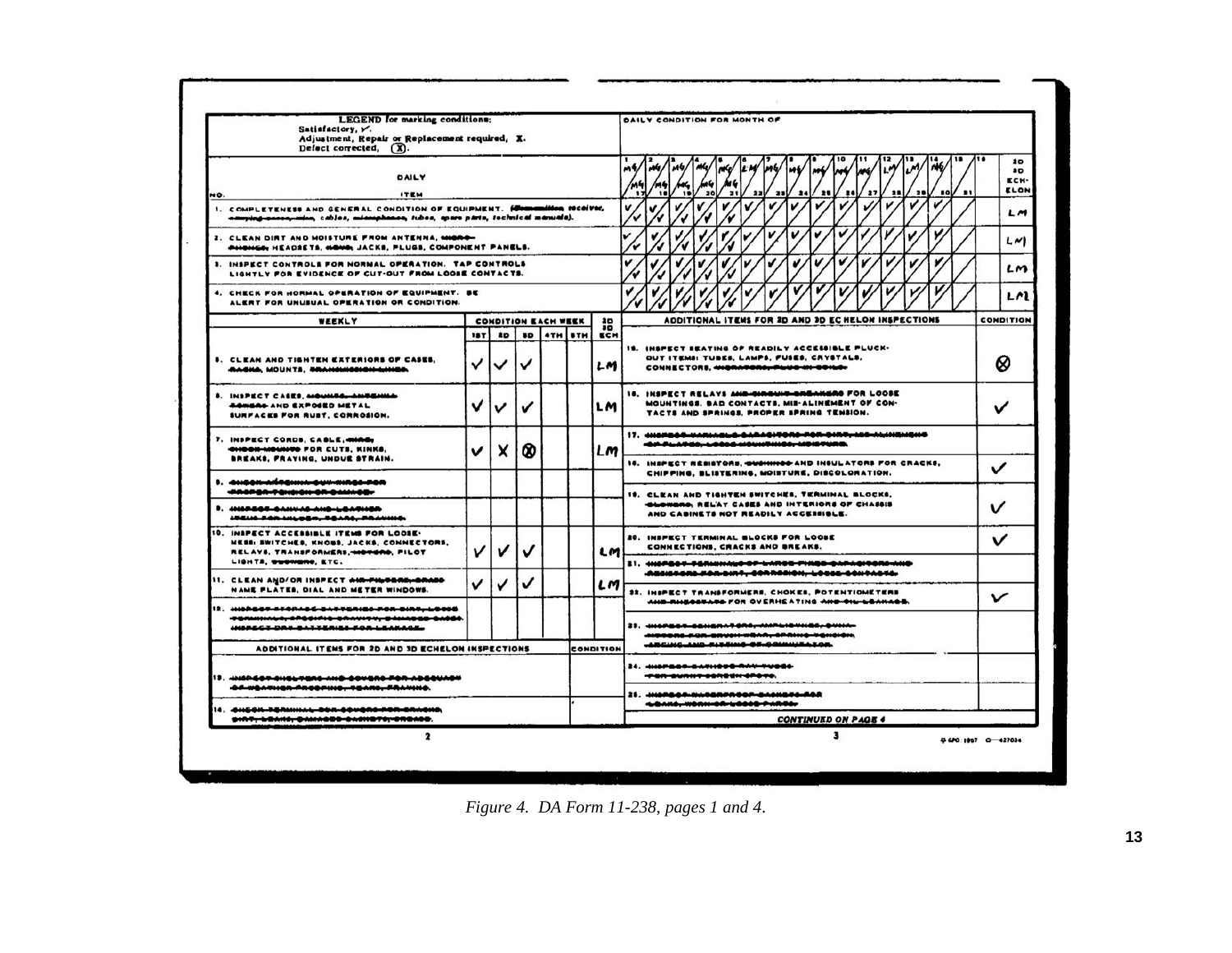<span id="page-18-0"></span>

*Figure 5. Radio receiver front view, dust cover removed.*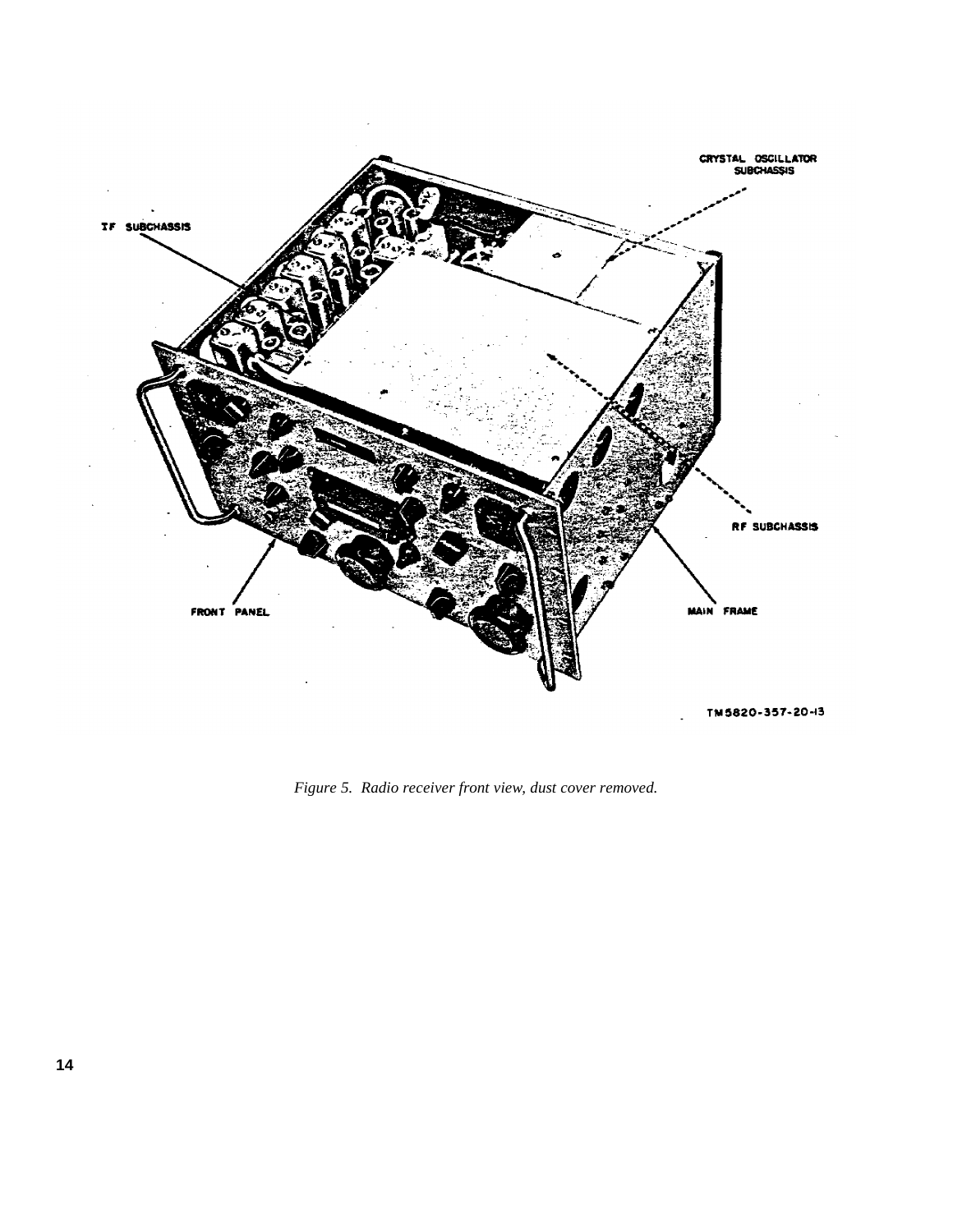<span id="page-19-0"></span>

*Figure 6. Radio receiver, rear view, dust cover removed.*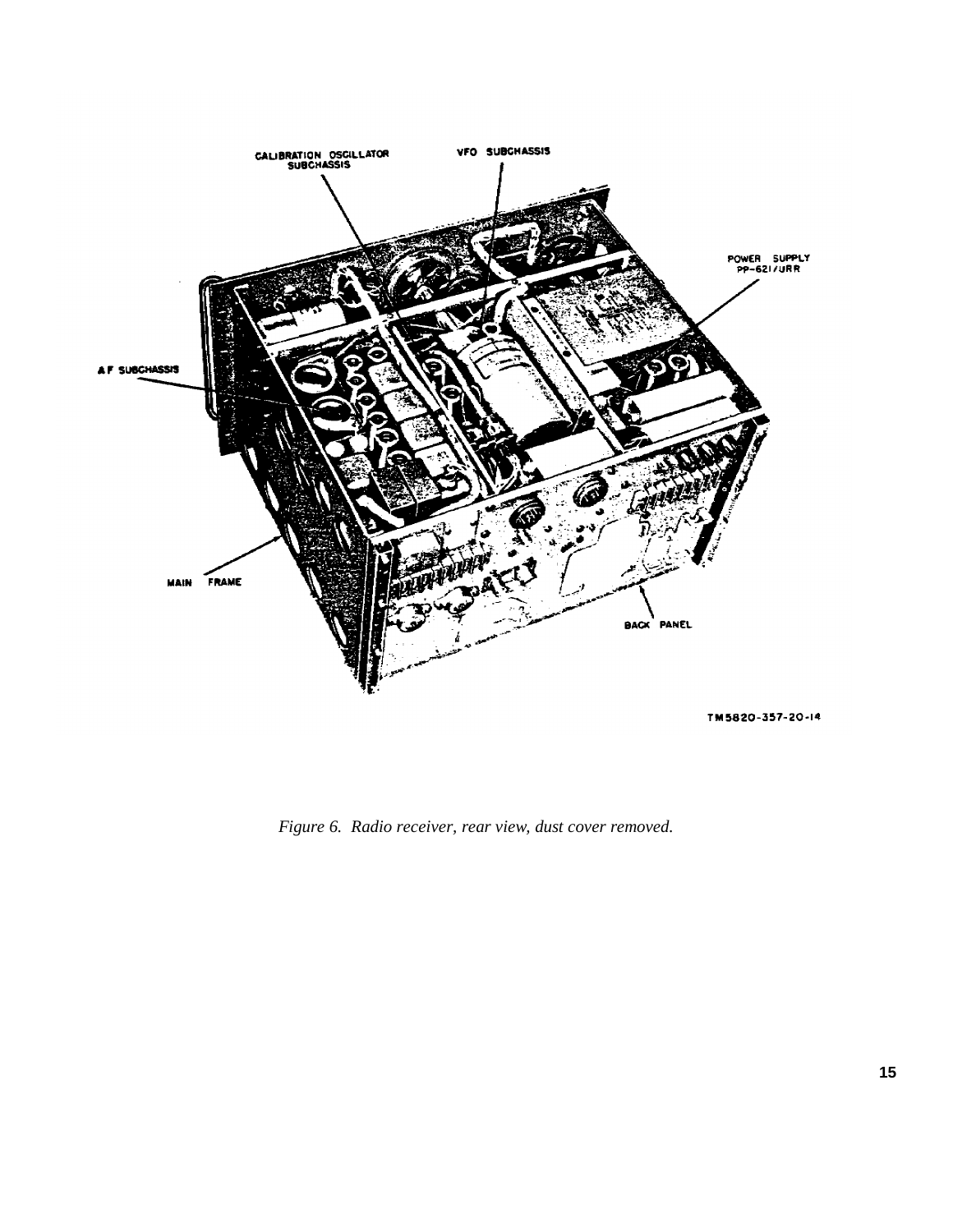<span id="page-20-0"></span>

*Figure 7. Lubrication.*

## **Section II. TROUBLESHOOTING**

#### **12. Visual Inspection**

*a. General.* Before operating the equipment, inspect it. This will save repair time and may also avoid further damage to the radio set. Inspect for the following:

- (1) Improperly connected, worn, or broken power cable.
- (2) Improperly connected, worn, or broken loud speaker or headset cord.
- (3) Improperly seated or transposed subchassis

connectors.

- (4) Loose or broken connections on terminal boards on the rear of the receiver.
- (5) Burned-out fuse.
- (6) Unlighted or broken tubes.

*b. Detailed Tube Replacement Information.* Visually inspect the tubes for burned-out filaments. This is indicated when one or more tubes are not lighted. This condition can be caused by one filament burning out in a circuit that has several filaments in series.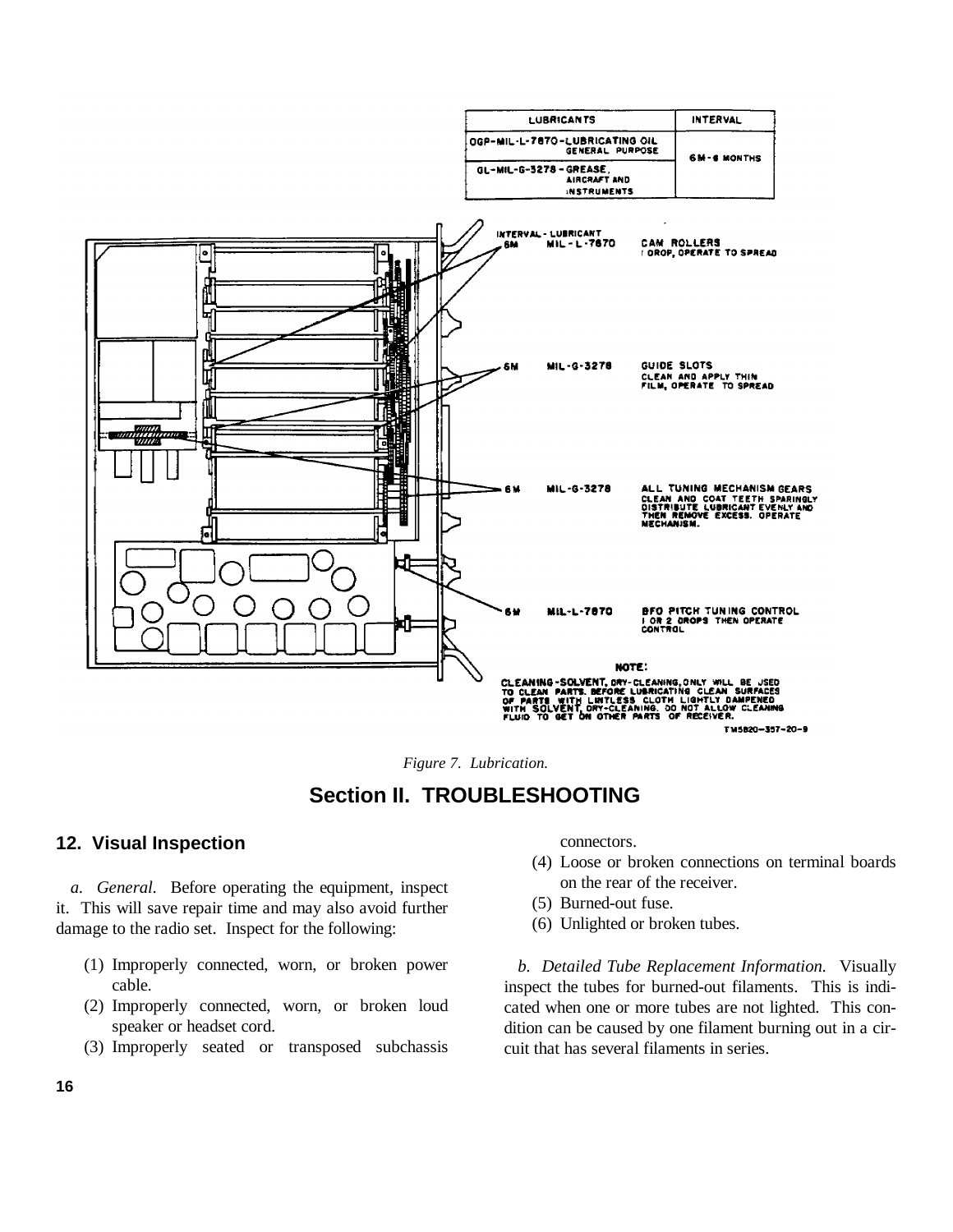- <span id="page-21-0"></span>(1) All filaments, except the four connected directly across the 25.2 volt filament supply, are connected in series circuits which include two, three, or four filaments.
- (2) In a series circuit, an open filament in one stage will cause another stage to appear defective. Tubes V605, V606, V801, and V802, oven heaters HR401, HR701, and HR901, and indicating lamps 1101 and 1102 are connected directly across the 25.2-volt filament supply. Cold-cathode , gas-filled tubes V608 and V609, also known as glowdischarge voltage regulators, do not require heated filaments.
- (3) Figures 8 and 9 show the locations of all tubes in Radio Receiver R390/URR. As an

aid in locating trouble caused by an open filament circuit, the referenced designations of the tubes are listed in the chart below.

#### Series filament circuits \_\_\_\_\_\_\_\_\_\_\_\_\_\_\_\_\_\_\_\_\_\_\_\_\_\_\_\_\_\_\_\_\_\_\_\_\_\_\_\_\_\_\_\_\_\_\_\_\_\_

\_\_\_\_\_\_\_\_\_\_\_\_\_\_\_\_\_\_\_\_\_\_\_\_\_\_\_\_\_\_\_\_\_\_\_\_\_\_\_\_\_\_\_\_\_\_\_\_\_\_

\_\_\_\_\_\_\_\_\_\_\_\_\_\_\_\_\_\_\_\_\_\_\_\_\_\_\_\_\_\_\_\_\_\_\_\_\_\_\_\_\_\_\_\_\_\_\_\_\_\_

V202, V203, V204, and V205 V401, V402, and V201 V501, V502, V503, and V504 V505, V506, and V511 V507, and V510 RT512, V508 and V701 V601 and V602 V603, V604, V607 and V509 V901 and V902



*Figure 8. Tube locations, top deck.*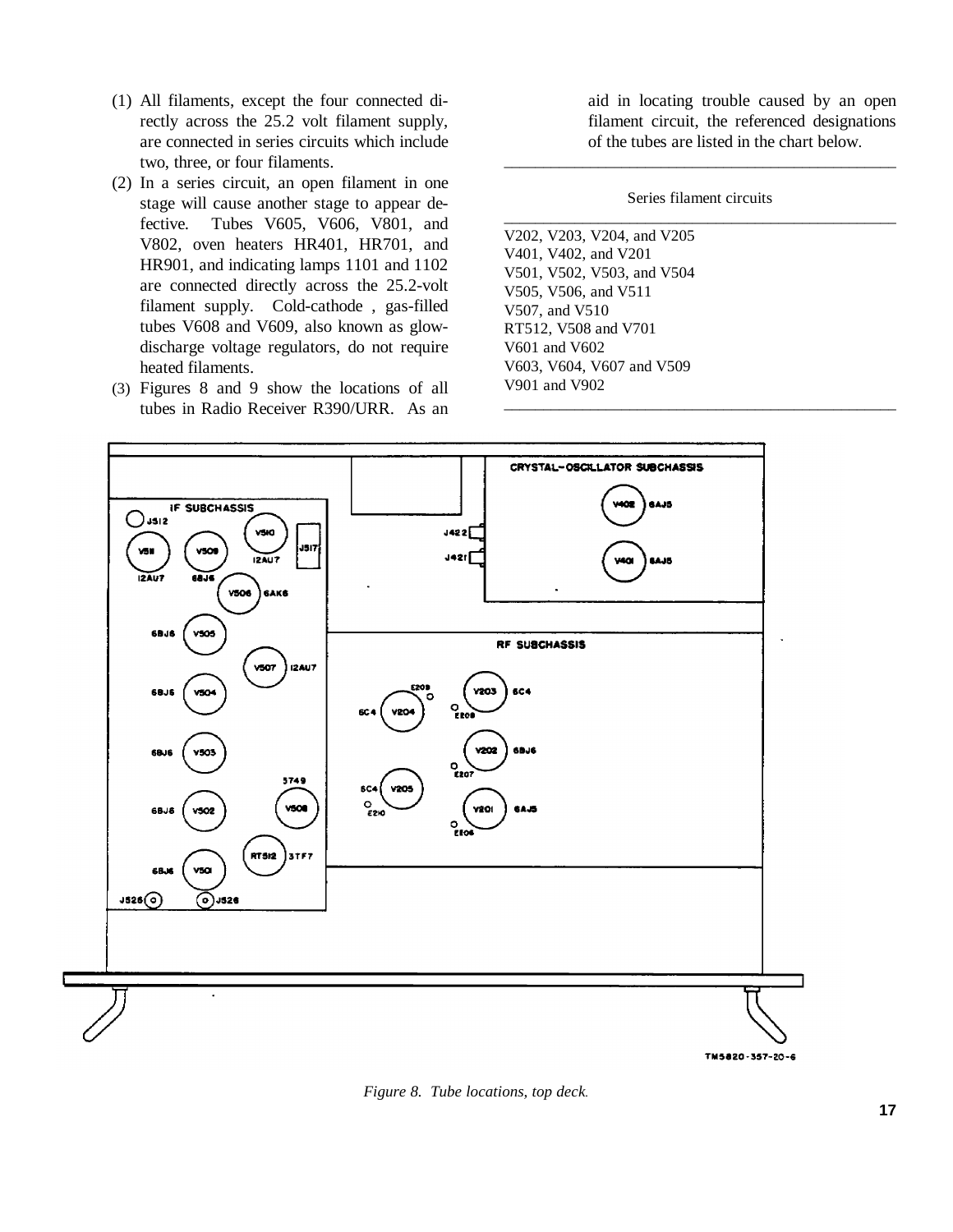<span id="page-22-0"></span>

*Figure 9. Tube locations, bottom deck.*

## **13. Equipment Performance Checklist**

*a. General.* The equipment performance checklist is a procedure to systematically check equipment performance. All corrective measures which organizational maintenance personnel can perform are given in the *Corrective measures* column. When using the checklist, start at the beginning and follow each step in order.

If the corrective measures indicated do not fix the equipment, troubleshooting is required by higher echelon. Note on the repair tag how the equipment performed and what corrective measures were taken.

*b. Procedure.* Place the set in operation. Allow the equipment to warm up for at least 5 minutes. Operate the equipment as shown in the checklist below.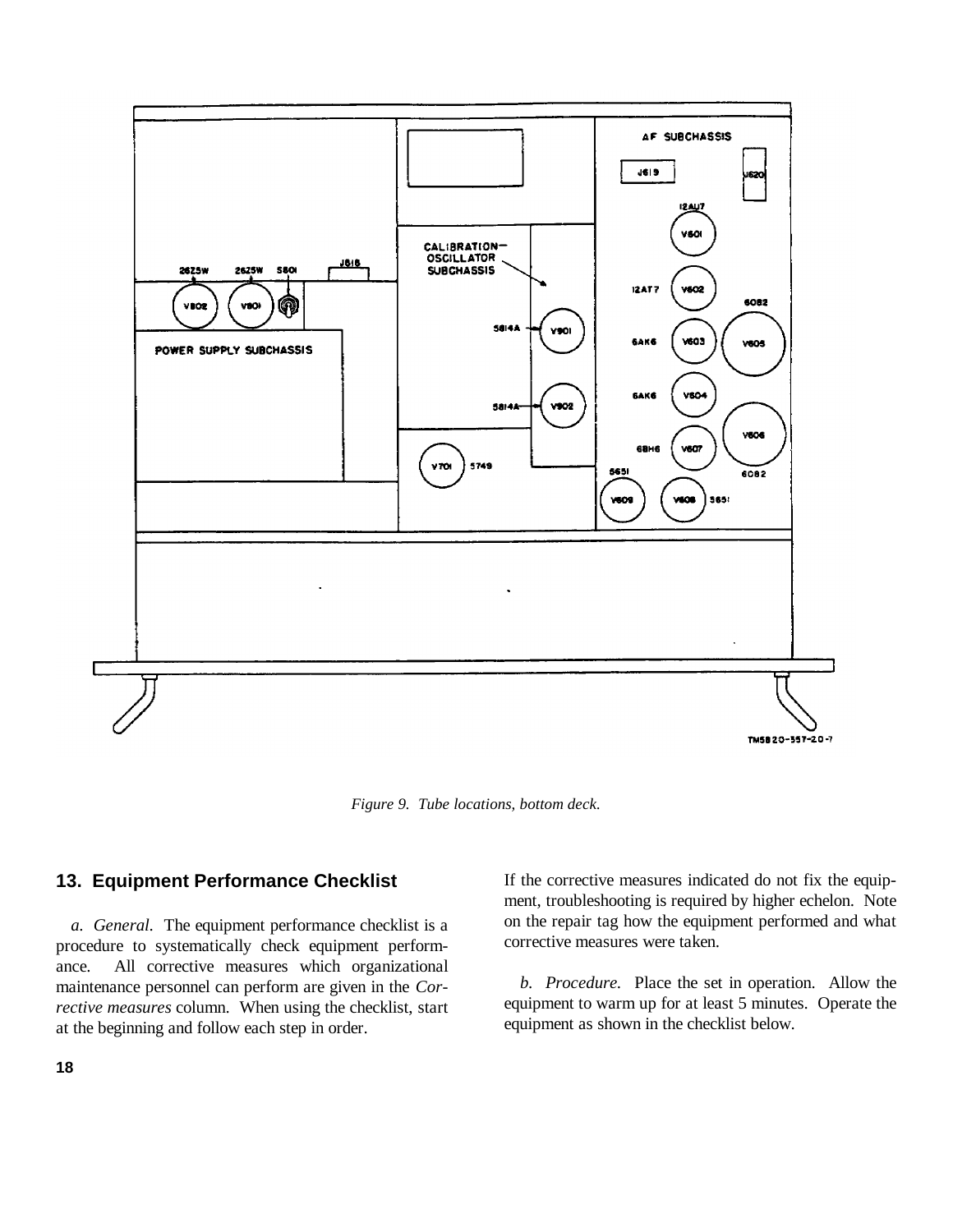## *c. Checklist.*

|                                        | Step<br>No.    | Item                                | Action or Condition                                                                                                                                                 | Normal indications                                                                                           | Corrective measure                                                                                                                                                              |
|----------------------------------------|----------------|-------------------------------------|---------------------------------------------------------------------------------------------------------------------------------------------------------------------|--------------------------------------------------------------------------------------------------------------|---------------------------------------------------------------------------------------------------------------------------------------------------------------------------------|
| P<br>R<br>Ε<br>P                       | $\mathbf{1}$   | FUNCTION switch                     |                                                                                                                                                                     | Dial lamp lights<br>Rushing noise or signal<br>heard in speaker or head-<br>set.                             | Check fuses F101 and F102.<br>Check dial lamps.<br>Check power cable.                                                                                                           |
| A<br>R<br>A<br>T<br>$\Omega$<br>R<br>Y | 2              | <b>MEGACYCLE</b><br>CHANGE control. | Set to each band, in turn.                                                                                                                                          | Normal signal output on<br>each band.                                                                        | Rotate control several times<br>to clean contacts. Deter-<br>mine which band or bands<br>are inoperative then check<br>crystal used on the bands<br>(para 16).                  |
|                                        | 3              | <b>KILOCYCLE</b><br>CHANGE control. | Tune across a band                                                                                                                                                  | Signals received, CARRIER<br>LEVEL meter indicates<br>strength of signal.                                    | Higher echelon repair re-<br>quired.                                                                                                                                            |
|                                        | $\overline{4}$ | ANT. TRIM control.                  |                                                                                                                                                                     | Obtain peak indication on<br><b>CARRIER LEVEL meter</b><br>for each band.                                    | Check antenna connector.                                                                                                                                                        |
|                                        | 5              | <b>LOCAL GAIN</b><br>control.       | Rotate control in either direction.                                                                                                                                 | Volume at loudspeaker in-<br>creases or decreases.                                                           | Check V601, V602, and<br>V603.                                                                                                                                                  |
|                                        | 6              | LINE GAIN control                   | Rotate control in either direction.                                                                                                                                 | Output level to 600-ohm line<br>or headset and LINE<br>LEVEL meter increases or<br>decreases.                | If headset level varies and<br>pointer of meter is stick-<br>ing, tap meter lightly.<br>If local output is satisfactory<br>but line output is weak,<br>higher echelon repair is |
| Е<br>Q<br>U                            | $\tau$         | RF GAIN control                     |                                                                                                                                                                     | Audio output and CARRIER<br>LEVEL meter indication<br>increases or decreases.                                | required.<br>Check tubes V201 and<br>V202.                                                                                                                                      |
| I<br>P<br>М<br>Ε<br>N<br>T             | 8              | FUNCTION switch                     |                                                                                                                                                                     | With no signal input, noise<br>level should increase and<br><b>CARRIER LEVEL meter</b><br>does not indicate. |                                                                                                                                                                                 |
| $\, {\bf P}$<br>E<br>$\mathbb R$       |                |                                     | Turn to AGC and tune through<br>several different signals.                                                                                                          | Output volume nearly con-<br>stant.                                                                          | Check tubes V509, V510,<br>and V511.                                                                                                                                            |
| F<br>$\mathbf O$<br>R<br>М<br>A        |                |                                     | Turn to CAL, and then operate the<br>KILOCYCLE CHANGE control.                                                                                                      | Deflection on CARRIER<br>LEVEL meter at each<br>100-kc reading.                                              | Reset ANT. TRIM control.<br>Check tubes V901 and<br>V902.                                                                                                                       |
| N<br>$\mathsf{C}$<br>E                 |                |                                     | Turn to SQUELCH and the oper-<br>ate the KILOCYCLE CHANGE<br>control.<br>Return FUNCTION switch to<br>AGC and RF GAIN control to<br>10 at completion of this check. | No reception of noise while<br>tuning between stations.                                                      | If noise is high, turn the RF<br>GAIN control counter-<br>clockwise until he squelch<br>circuit is effective enough<br>to reduce the noise.<br>Check V601.                      |
|                                        | 9              | LIMITER control                     |                                                                                                                                                                     | Noise peaks are reduced in<br>amplitude.                                                                     | Check tubes V507 and<br>V510.                                                                                                                                                   |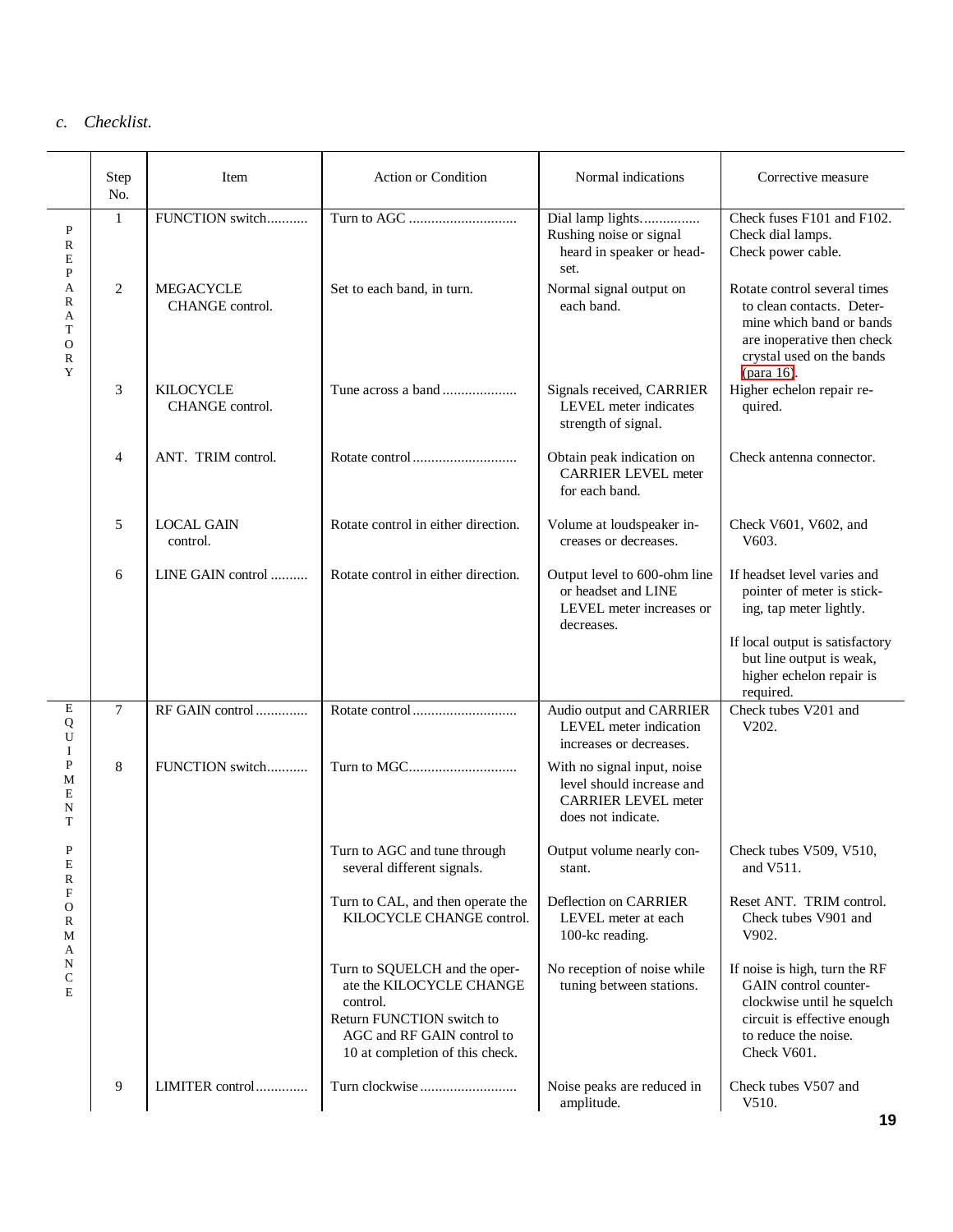<span id="page-24-0"></span>

|                                                                    | Step<br>No. | Item                                         | <b>Action or Condition</b>                                                                   | Normal indications                                                                                                                                                                                                 | Corrective measure       |
|--------------------------------------------------------------------|-------------|----------------------------------------------|----------------------------------------------------------------------------------------------|--------------------------------------------------------------------------------------------------------------------------------------------------------------------------------------------------------------------|--------------------------|
| E<br>Q<br>$\mathbf U$<br>I<br>$\mathbf P$<br>M<br>E<br>N<br>T<br>P | 10          | BREAK IN switch                              | Turn to ON, Short BRK IN termi-<br>nal 9 on rear panel to ground<br>momentarily.             | LINE LEVEL meter is dis-<br>abled and break in relay<br>functions to silence re-<br>ceiver.<br>Line audio output circuits<br>from receiver REMOTE<br>CONTOL receptacle are<br>disconnected from receive<br>output. | Refer to higher echelon. |
| E<br>R<br>$\mathbf F$<br>O<br>R<br>М<br>A                          | 11          | <b>LINE METER switch</b>                     |                                                                                              | Line level is 10 vu above<br>LINE METER indication.<br>LINE LEVEL METER indi-<br>cates the line level con-<br>trolled by the LINE GAIN<br>control.                                                                 | Refer to higher echelon. |
| N<br>$\mathsf{C}$<br>E                                             |             |                                              | Turn to OFF                                                                                  | Line level is 10 vu below<br>LINE LEVEL meter indi-<br>cation.<br>LINE LEVEL meter is dis-<br>connected. Line audio                                                                                                |                          |
|                                                                    | 12          | BFO OFF-ON control and<br>BFO PITCH control. | Turn the BFO control to ON.<br>Tune in a cw signal and vary the<br><b>BFO PITCH control.</b> | output is still connected.<br>Tone of signal varies.                                                                                                                                                               | Refer to higher echelon. |
|                                                                    | 13          | <b>BANDWIDTH</b>                             | Turn from 16 to .1 KC.                                                                       | Selectivity becomes sharper.<br>Only low frequency audio<br>tones are heard in the<br>counterclockwise posi-<br>tions.                                                                                             | Refer to higher echelon. |
|                                                                    | 14          | <b>AUDIO RESPONSE</b><br>switch.             | Operate through three positions.                                                             | Permits amplification of<br>nearly full range in WIDE<br>position, middle and low<br>frequencies in MED. po-<br>sition, and 800 cps in<br>SHARP position.                                                          | Refer to higher echelon. |
| ${\bf S}$<br>T                                                     | 15          | OVENS OFF-ON switch.                         |                                                                                              | Oscillator ovens are turned                                                                                                                                                                                        |                          |
| $\mathbf O$<br>P                                                   | 16          | FUNCTION switch                              | Turn to STAND BY                                                                             | off.<br>Receiver is silent. Filament<br>circuits and oscillator cir-<br>cuits are kept on for im-<br>mediate reception.                                                                                            |                          |
|                                                                    |             |                                              | Turn to OFF                                                                                  | Turns off all receiver cir-<br>cuits.                                                                                                                                                                              |                          |

## **14. Troubleshooting Techniques**

The procedures in *a* through *h* below are effective when isolating receiver faults to a specific subchassis. Replace any defective tubes; if this does not remedy

the trouble, higher echelon repair is required.

- *a. Presetting Receiver.*
	- (1) Turn the FUNCTION switch to AGC.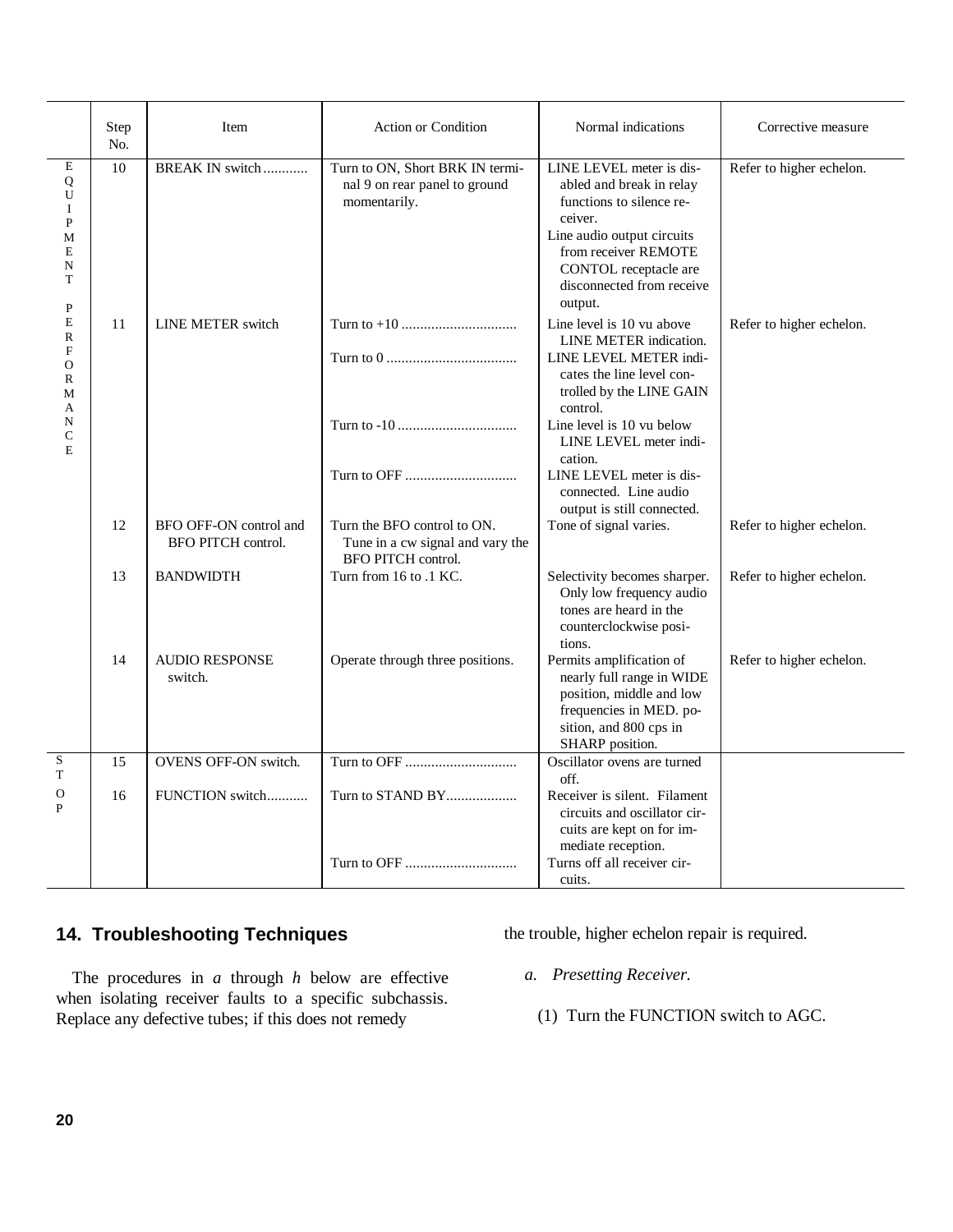- (2) Turn the BANDWIDTH switch to 16 KC.
- (3) Turn the RF GAIN control to 10.
- (4) Turn the LOCAL GAIN control to 6.
- (5) Tune in a local station, or if no station can be heard, listen to the noise produced by the receiver.
- (6) Turn the LINE METER switch to 0.
- (7) Adjust the LINE GAIN control for a midscale LINE LEVEL meter reading.

*b. Power-Supply Subchassis Test.* If all tubes light but the CARRIER LEVEL meter does not deflect and no sound or hum is heard in the headset or loudspeaker, check V801 and V802 [\(fig. 8\)](#page-21-0) and fuses F101 and F102 (TM-11-5820357-10) .

*c. Af Subchassis Test.* [\(fig. 8\).](#page-21-0) While listening to a station or to noise, ground DIODE LOAD terminal 14 on the rear panel.

- (1) The signal or noise at the local output and the LINE LEVEL meter indication should be greatly reduced.
- (2) If only the local output is reduced, check V602, V603, and the seating of connector P120.
- (3) If only the remote output is reduced (LINE LEVEL meter pointer moves to the left), check V602, V604, and the seating of connector P119.
- (4) Remove tubes V507 and V510 and, with a pointed metallic probe that has an insulated handle, touch tube socket pin 1 of V510. A loud click in the loudspeaker or headset indicates that the power supply and audio frequency (af) subchassis are functioning. Carefully replace the tubes after the test.

*d. If. Subchassis Test.* [\(fig. 8](#page-21-0)). With the controls set as in *a* above, turn the BANDWIDTH switch from 16 to each lower position and listen to the signal or noise.

(1) The output should decrease at each position, until it can hardly be heard at the .1 position.

- (2) If there is little or no change as the BANDWIDTH switch is turned, check V501 through V504 and V506 through V509.
- (3) Remove plug P226 [\(fig. 8\) f](#page-21-0)rom receptacle J526 and touch the contact of the receptacle with the probe. A loud click from the loudspeaker or headset indicates that the af and if. circuits are functioning. Carefully replace the plug.

*e. Rf Subchassis Test.* [\(fig. 8\).](#page-21-0) Set the controls as in above. Start with the megacycle frequency indicator at 00 and turn the MEGACYCLE CHANGE control through its range to the highest frequency and listen to the noise in the headset or loudspeaker.

- (1) Across the tuning range, some adjustment of the ANT. TRIM control is necessary to produce maximum noise.
- (2) The noise at each detent position should be almost constant.
- (3) There should be a pronounced increase in noise as the control is seated in each detent.
- (4) If the rf tuner does not pass this test, check V201 through V204, V207 and V701.

*Note.* When V701 is replaced, the subchassis must be realigned at higher echelon.

- (5) If all bands except 00 through 08 operate, change crystal Y201.
- (6) Each crystal in crystal oven HR401 operates a megacycle band or a combination of 1 megacycle bands. To determine which crystal is defective, proceed as follows:
- *(a)* Turn the MEGACYCLE CHANGE control to each band to determine which bands are inoperative.
- *(b)* Record the numbers of the defective bands.
- *(c)* Match the combination of defective bands with the combinations listed in the chart below.
- *(d)* Replace the defective crystal [\(fig. 10\)](#page-27-0).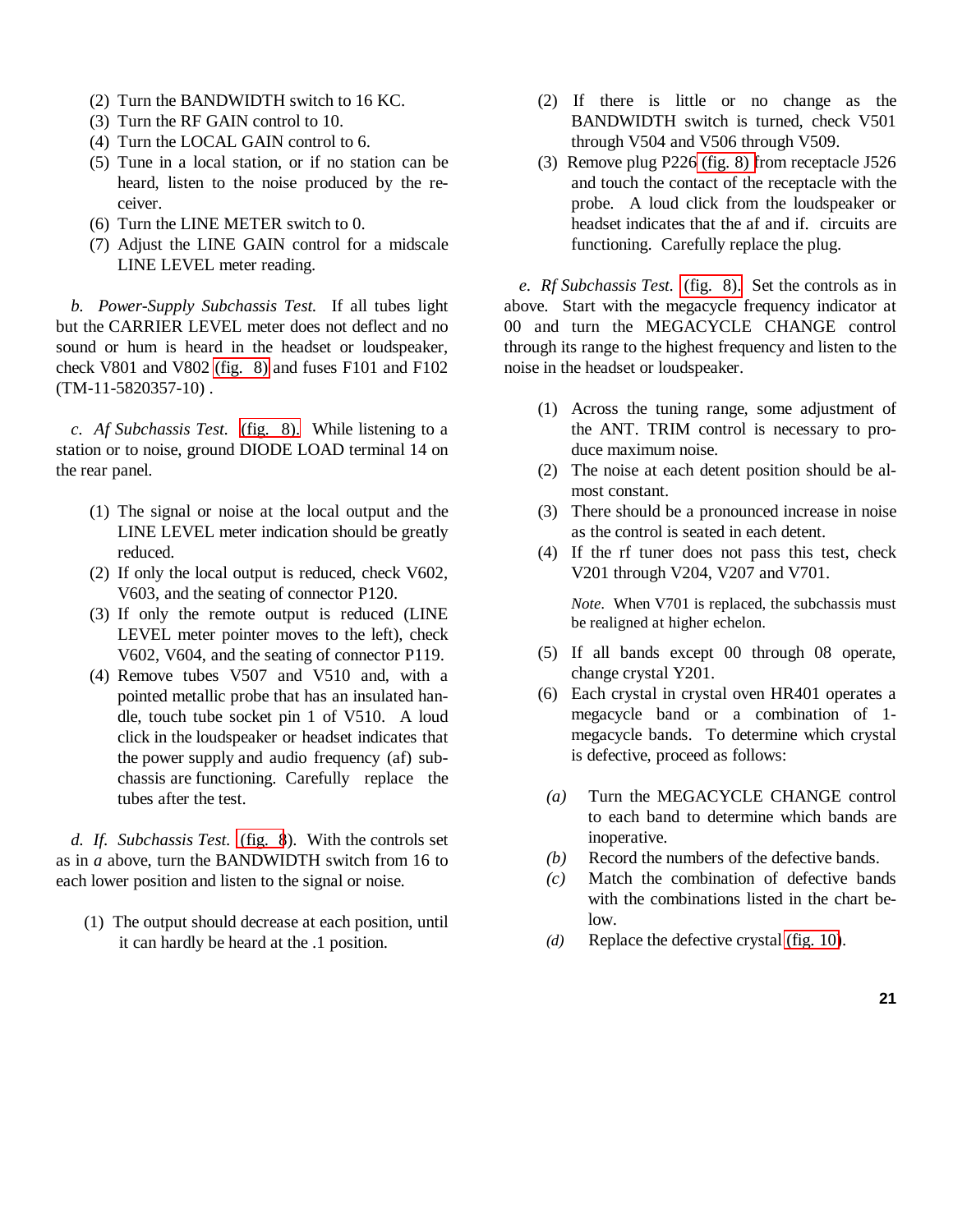<span id="page-26-0"></span>

| Megacycle band affected | Crystal in use |
|-------------------------|----------------|
| 00, 17                  | Y401           |
| 01, 18                  | Y402           |
| 02, 08, 19, 30          | Y403           |
| 03, 20                  | Y404           |
| 04, 09, 21              | Y405           |
| 05, 22                  | Y406           |
| 06, 10, 23              | Y407           |
| 07, 15, 24              | Y408           |
| 11, 25                  | Y409           |
| 12, 27                  | Y410           |
| 13, 29                  | Y411           |
| 14, 31                  | Y412           |
| 16                      | Y413           |
| 26                      | Y414           |
| 28                      | Y415           |

*f. Noise at Grid Test Points.* Set Multimeter AN/URM-105 to the highest resistance range. Connect one test lead to the chassis and, in turn, touch the prod on the other lead to grid test points [\(fig. 8](#page-21-0) [and 9\)](#page-22-0) E210, E209, E208, E207, and E206 in that order. A click should be heard each time the prod touches the test point.

*g. Calibration Oscillator Test.* To test the calibration oscillator, proceed as follows:

- (1) Turn the FUNCTION switch to CAL.
- (2) Turn the MEGACYCLE CHANGE control to band 00.
- (3) Tune the KILOCYCLE CHANGE control through its entire range.
- (4) Listen for a beat note at every 100-Kilocycle (Kc) point as the KILOCYCLE CHANGE control is tuned.
- (5) If the calibrator fails to operate, make the following tests in the order indicated:
	- *(a)* Check V205 and V206 [\(fig. 8\).](#page-21-0)
	- *(b)* Replace Y203.
	- *(c)* If the fault cannot be remedied by this procedure, higher echelon repair is required.

*h . Antenna Circuit Test.* Rotate the ANT. TRIM control. The CARRIER LEVEL meter should peak at one particular point.

(1) Disconnect the antenna and ground ANTENNA J107 UNBALANCED WHIP connector (TM 11-5820-357-10). A click should be heard and the noise should drop sharply.

- (2) Ground both contacts of ANTENNA J108 BALANCED 125 OHM connector. A click should be heard and the noise should drop sharply.
- (3) If the receiver does not pass this test, check the connectors on the antenna relay box.

### **15. Tube-Replacement Techniques**

*a.* Isolate the trouble to a specific subchassis of the receiver (pare 14).

*b.* Inspect all interior cable connectors for proper seating before removing a tube.

*c*. Substitute a new tube for an original one. If no change is apparent in the operation of the receiver, replace the new tube with the original. Check each original tube until the equipment becomes operative or until all suspected tubes have been tested.

- (1) Some circuits, such as oscillator circuits (V206, V207, V401, V505, and V701 [\(fig. 8](#page-21-0) [and 9\)\),](#page-22-0) may function with one tube and not another, even though both tubes are new.
- (2) If a replacement tube soon becomes defective, higher echelon repair is required.
- *(3)* If tube substitution does not correct the trouble, *be sure that the original tubes are in the original sockets before forwarding the defective receiver foreigner echelon repair.*
- (4) If another receiver of the same type is available, refer to the instructions in *b* below.

*d.* Discard tubes only in the cases given in (1) and (2) below. Do not discard them merely because they meet or are slightly above the lowest acceptable value listed in the tube tester chart. Do not discard tubes merely because they have been used for some time. Satisfactory operation in the receiver is the final proof of tube quality.

- (1) Discard a tube when a tube tester or other instrument shows the tube to be defective.
- (2) Discard a tube when the defect, such as a broken glass envelope or a broken connecting pin can be seen.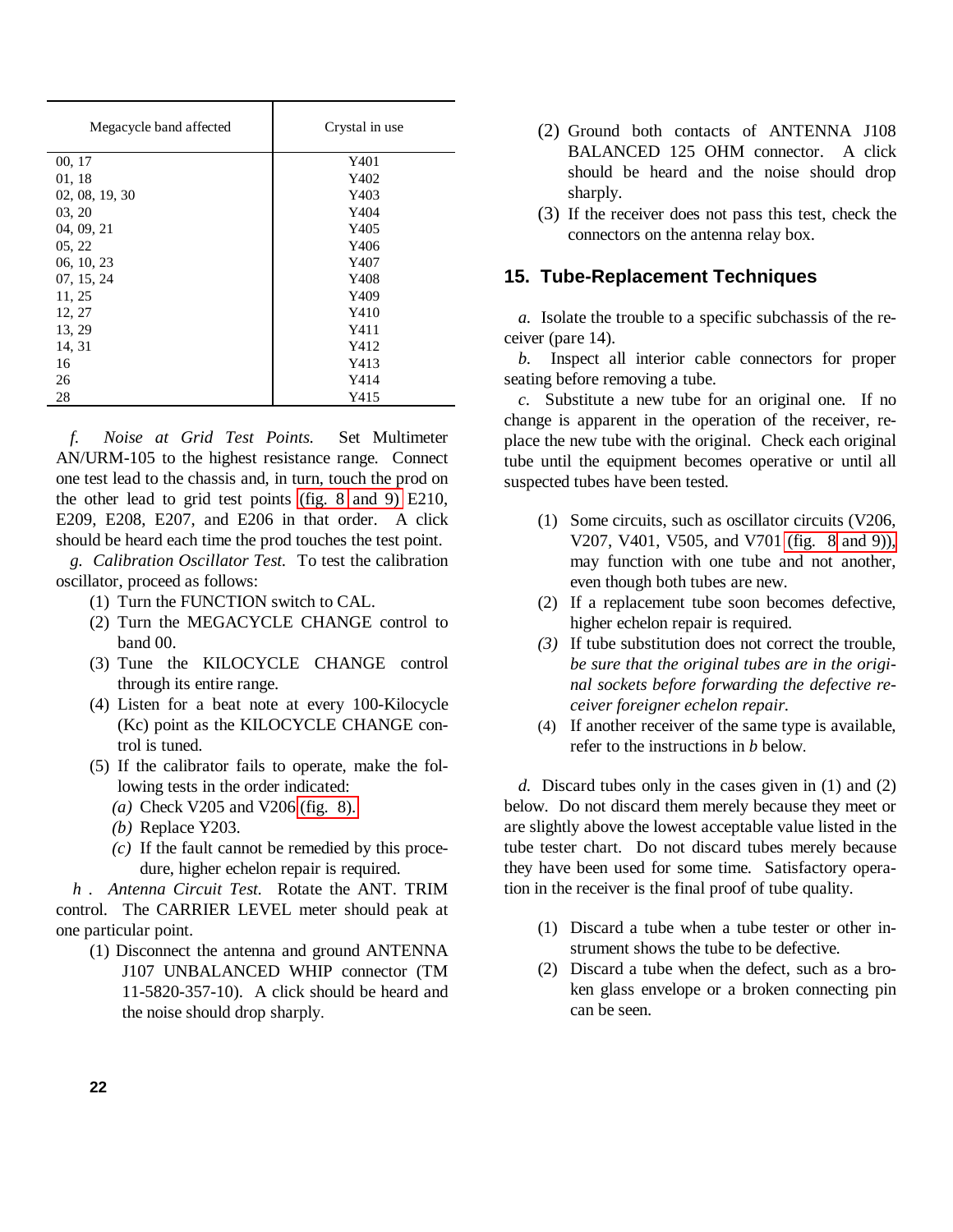<span id="page-27-0"></span>

*Figure 10. Location of crystals.*

*e*. Be careful when withdrawing a miniature tube from its socket. Do not twist or turn the tube; pull it straight up. The variable-frequency oscillator tube shield is held in place by a special clamp. Be sure that the metal insert is in place, and then replace the shield. Straighten the pins with the proper pin straightener (TM 11-5820-357- 10) before replacing tubes in the receiver.

*f*. Tune a similar receiver, which is in good operating condition, to a voice signal that is not subject to fading; a signal on one of the lower frequency bands is preferred. Turn the FUNCTION switch to AGC and the RF GAIN control to 10. Make the substitutions from the faulty receiver to a corresponding position in the good receiver,

one tube at a time. Tap the tube under test; if noise or abnormal change in volume is observed, replace the tube. A considerable decrease in indication on the CARRIER LEVEL meter, or a noticeable decrease in volume or quality of the signal emitted from the speaker or headset indicates a weak or otherwise defective tube. However, different test results for the following tubes must be observed:

> (1) When automatic gain control (agc) tube V509 or V510 is weak, a decreased indication on the CARRIER LEVEL meter with an increase in volume may be noted. A weak V511 (agc time constant circuit) will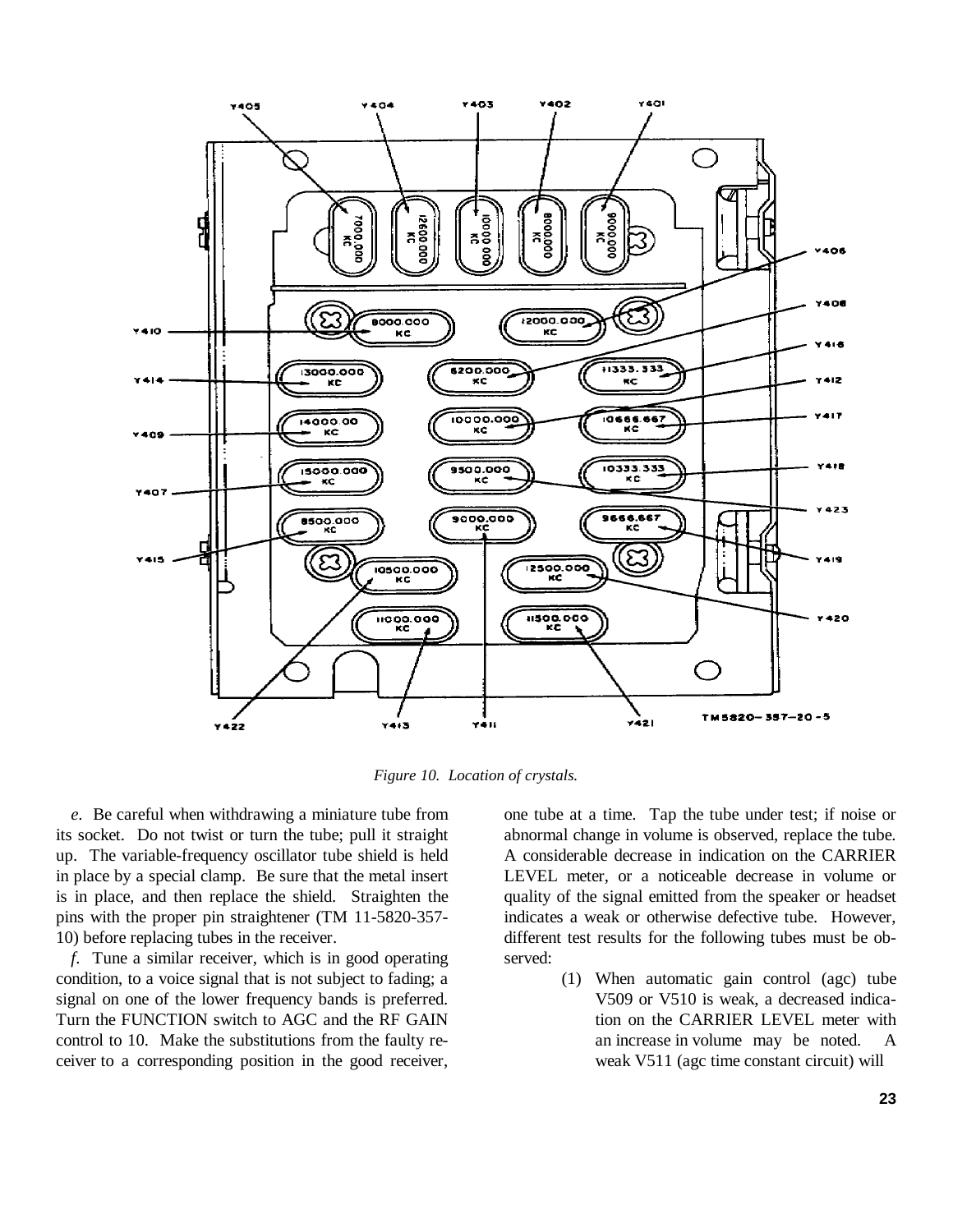<span id="page-28-0"></span>cause an increase in indication on the CARRIER LEVEL meter without any change in volume.

- (2) A weak section of V511 (if. cathode follower) will produce a weak signal at J106 IF OUTPUT 50 OHM connector.
- (3) To test tubes V507 and V510 (noise limiters), tune the receiver away from the test signal. If noise is received, rotate the LIMITER control clockwise; the tubes under test and tubes known to be good should be equally effective in reducing noise. After testing these tubes, return the LIMITER control to OFF and retune the receiver to the test signal.
- (4) To test beat frequency oscillator tube V508, turn the BFO OFF-ON switch to ON and, while turning the BFO PITCH control through its entire range, listen for the beat note.
- (5) Inspect tubes V801 and V802 of the power supply to see that all four heaters glow with equal brightness; a blue flash indicates an arcing tube.
- (6) Check V605, V606, and V607 of the audio frequency subchassis and V701 of the vfo subchassis by listening to the audio output and observing the indication on the CARRIER LEVEL meter. Inspect V608 and V609; if they do not show a lighted filament, they will cause abnormal B+ voltage.
- (7) When testing calibration circuit tubes V901 and V902, turn the FUNCTION switch to CAL, tune through several 100-kc points, and observe the indication on the CARRIER LEVEL meter.
- (8) Test the tubes in the al circuits by listening to the volume and quality of the output signal of the al channels. When testing tubes V601, V602, andV603(local af amplifier), listen to the output signal of the local audio channel. When testing tube V601, also test the squelch circuit by tuning between stations

to see if it is operating properly; that is, eliminating all interchannel noise and static.

(9) When testing tubes V602 (line af amplifier) and V604, listen to the output signal from the balanced line circuit and observe the indication on the LINE LEVEL meter. Generally, small changes in LINE LEVEL meter indication may be expected because of the differences between tubes.

## **16. Removal and Replacement of Power Supply PP-621 /URR** [\(fig. 9\)](#page-22-0)

*a.* To remove the power-supply subsubchassis, proceed as follows:

- (1) Remove the bottom dust cover from the receiver.
- (2) Disconnect large connector plug P118 from jack J818 [\(fig. 9\).](#page-22-0)
- (3) Loosen the two hidden screws, accessible through holes indicated by arrows marked MTG SCREWS INSIDE.
- (4) Loosen the green captive screw in the corner of the subchassis near tube V802.
- (5) Remove the four green, 7/16-inch screws that secure the power transformer to the side of the main frame.
- (6) Lift the subchassis straight up from the receiver.

*b*. To replace the power-supply subchassis, proceed as follows:

- (1) Lower the subchassis straight down into the receiver.
- (2) Replace and tighten the green captive s c r e w in the corner of the subchassis near tube V802.
- (3) Replace and tighten the four green, 7/16-inch screws that secure the power transformer to the side of the main frame.
- (4) Replace and tighten the two hidden screws.
- (5) Connect large connector plug P118 to jack J818.
- (6) Replace the bottom dust cover.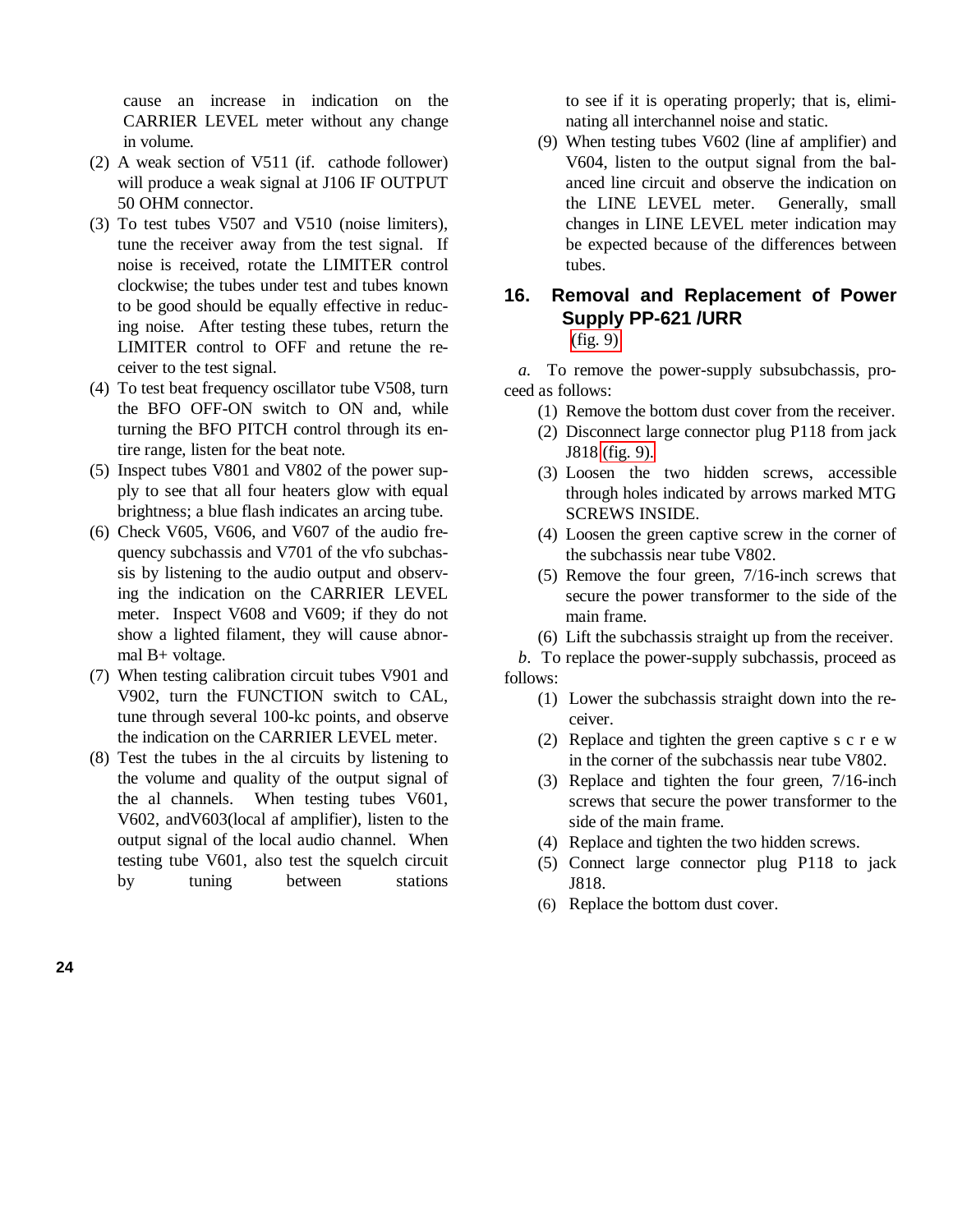<span id="page-29-0"></span>*Note.* Except for installations where extreme dust conditions exist, the bottom and top dust covers will not be used.

## **17. Removal and Replacement of Pilot Lamps**

For location of pilot lamps, refer to TM 11-5820-357- 10.

- *a. Removal.*
	- (1) Remove the four Phillips screws from the corners of the frequency indicator window.
- (2) Move the frequency-indicator window a few inches from the front panel. Its connecting wires will hold it in position.
- (3) Remove the defective pilot lamp.

## *b. Replacement.*

- (1) Insert the new pilot lamps.
- (2) Place the frequency-indicator window in position; line up the foul screw holes.
- (3) Replace and tighten the four Phillips screws.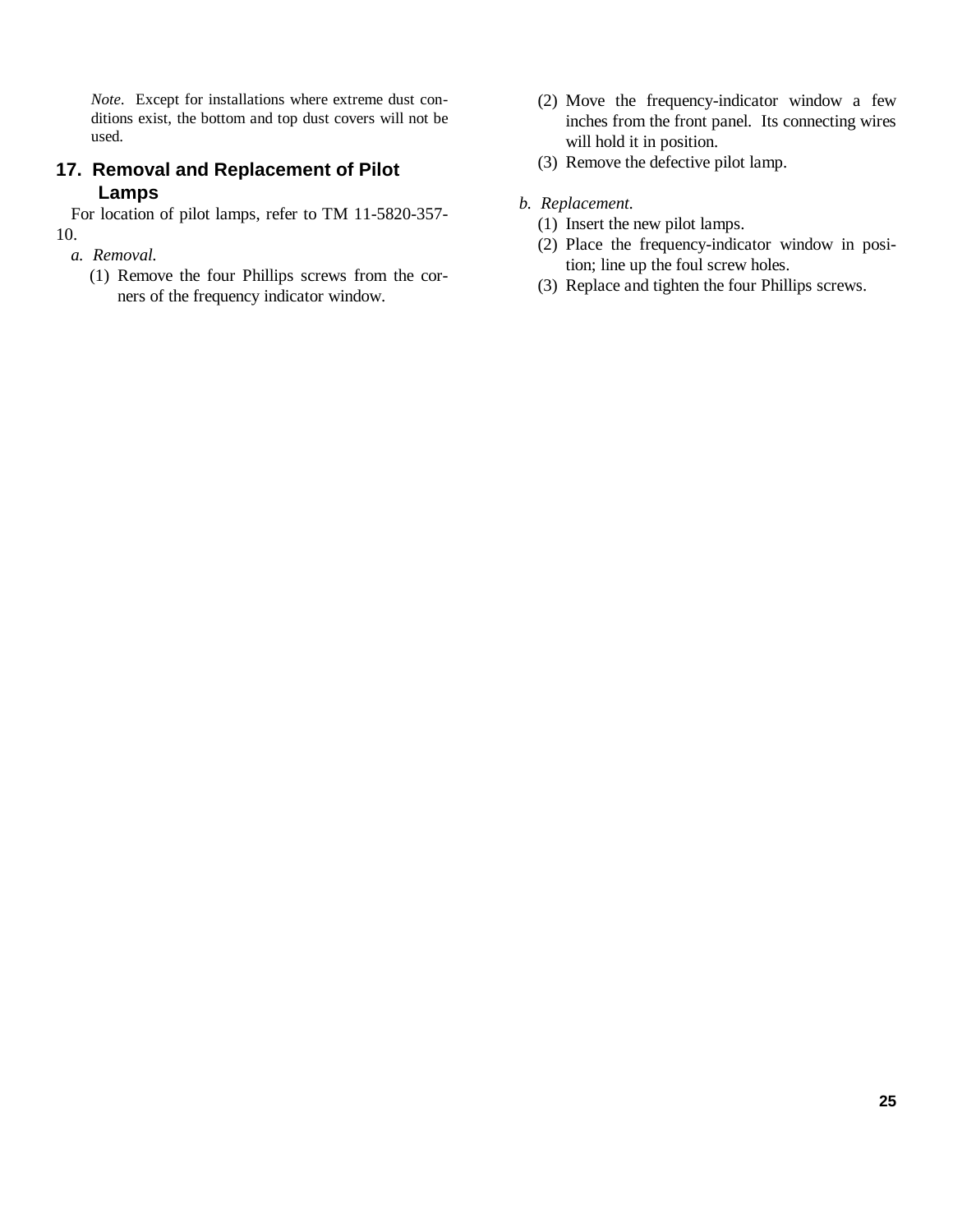## <span id="page-30-0"></span>**18. Disassembly**

The following instructions are recommended as a guide for preparing the receiver for transportation and storage.

*a.* Disconnect the antenna lead-in cable.

*b.* Disconnect the power cable from the ac outlet, and from the back of the receiver. Neatly coil the power cable and secure with two lengths of pressure-sensitive tape.

*c.* Remove all connections to the terminal boards on the rear panel of the receiver.

*d.* Unplug the headphone cord from the PHONES jack on the front panel.

*e.* If dust covers and tube shields were removed from the receiver for ventilation purposes, reinstall them before packing.

## **19. Repacking for Shipment or Limited Storage**

The exact procedure for repacking depends on the material available and the conditions under which the receiver is to be shipped or stored. Follow the procedure in through below whenever possible, as well as the information concerning the original packaging [\(para 3](#page-7-0) and [fig. 1\).](#page-8-0)

*a. Material Requirements.*

| Material                                           | Quantity        |
|----------------------------------------------------|-----------------|
| Fiberboard, corrugated, single-faced.              | $40$ sq ft      |
| Tape, water-resistant, pressure-sensitive, 3-inch. | $16$ ft         |
| Steel strapping, 5/8-inch by 0.020-inch.           | $13 \text{ ft}$ |
| Wooden shipping crate, 22-1/4 x 20-1/2 x 14-3/4.   |                 |

#### *b. Packaging.*

- (1) Enclose each technical manual in a close-fitting paper envelope. Seal the seams of the envelope with water-resistant, pressure-sensitive tape.
- (2) Cushion the receiver on all surfaces with pads made of single-faced corrugated fiberboard, in order to absorb shocks that might be caused by handling and shipping.
- (3) Securely pack the running spares.

*Packing.*

(1) Line the wooden crate with enough material so

that it may be sealed over the receiver when it is placed in the crate.

- (2) Place the packaged receiver, the packaged manuals, and the running spares in the crate.
- (3) Seal the fiberboard carton with the waterresistant, pressure-sensitive tape.
- (4) Nail the top of the wooden crate
- (5) On inter-theater shipments only, apply two bands of steel strapping.
- (6) Mark the shipping crate according to the requirements of AR 220-10.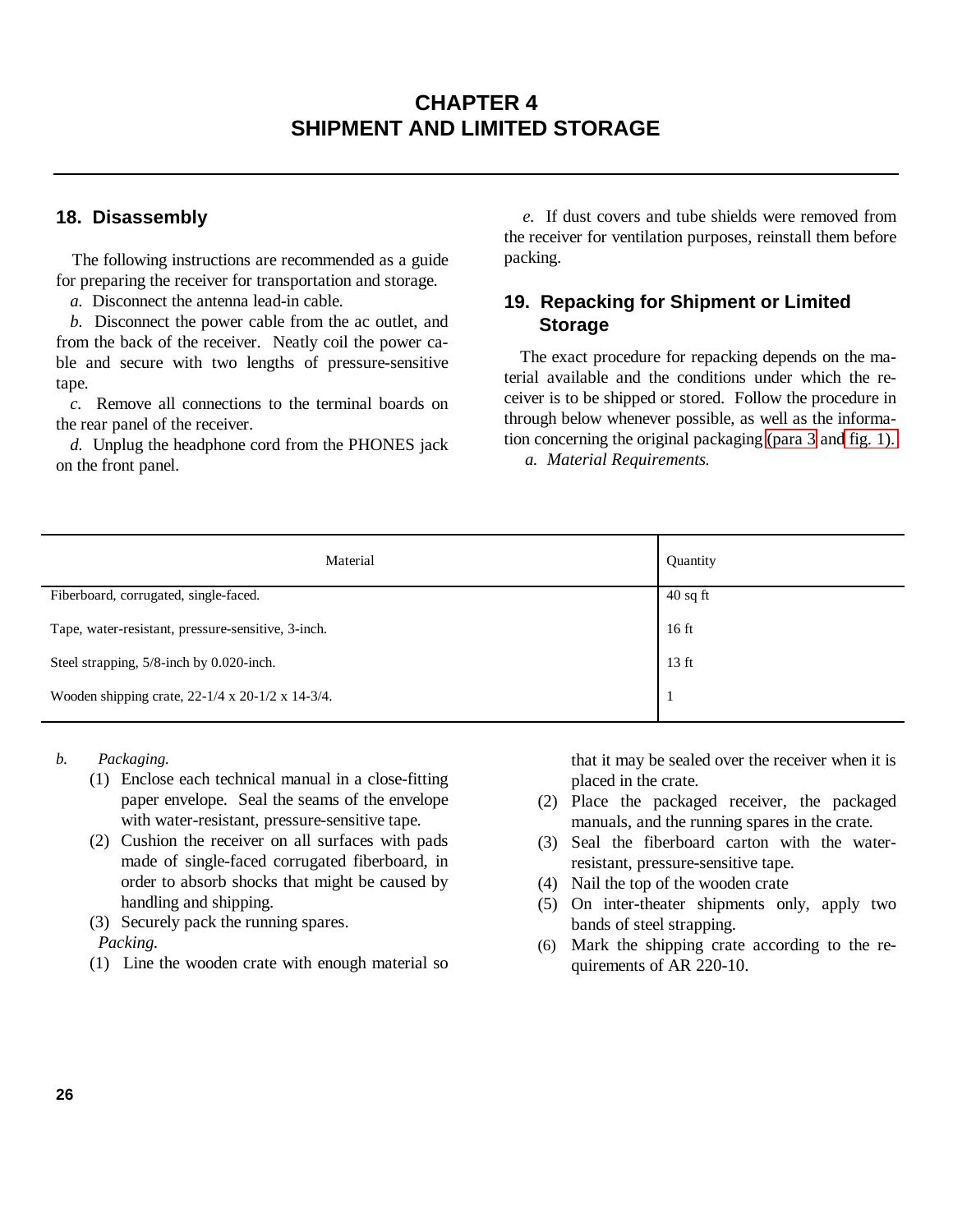## **APPENDIX I REFERENCES**

<span id="page-31-0"></span>Following is a list of references applicable and available to the unit repairman of Radio Receiver R-390/URR.

| AR 220-10         | Preparation for Overseas Movement of Units (POM).                                                                       |  |  |
|-------------------|-------------------------------------------------------------------------------------------------------------------------|--|--|
| AR 750-5          | Maintenance Responsibilities and Ship Operation.                                                                        |  |  |
| DA Pam 108-1      | Index of Army Motion Pictures, Film Strips, Slides, and Phono<br>Recordings.                                            |  |  |
| DA Pam 310-4      | Index of Technical Manuals, Technical Bulletins, Supply Bulletins,<br>Lubrication Orders, and Modification Work Orders. |  |  |
| FM 21-5           | Military Training.                                                                                                      |  |  |
| FM 21-6           | Techniques of Military Instruction.                                                                                     |  |  |
| FM 21-30          | Military Symbols.                                                                                                       |  |  |
| SR 320-5          | Dictionary of United States Army Terms.                                                                                 |  |  |
| SR 320-60         | Authorized Abbreviations and Brevity Codes.                                                                             |  |  |
| TM 11-666         | Antennas and Radio Propagation.                                                                                         |  |  |
| TM 11-2629        | Antenna Kit for Double-Doublet Receiving Antenna (drawing ES-E-<br>$276-F$ ).                                           |  |  |
| TM 11-5820-357-10 | Operators Manual, Radio Receiver R-390/URR.                                                                             |  |  |
| TM 11-6625-203-12 | Operation and Organizational Maintenance: Multimeter AN/URM-<br>105, including Multimeter ME-77/U.                      |  |  |
| TM 11-6625-274-12 | Operator's and Organizational Maintenance Manual: Test Sets,<br>Electron Tube TV-7/U, TV-7A/U, TV-7B/U, and TV-7D/U.    |  |  |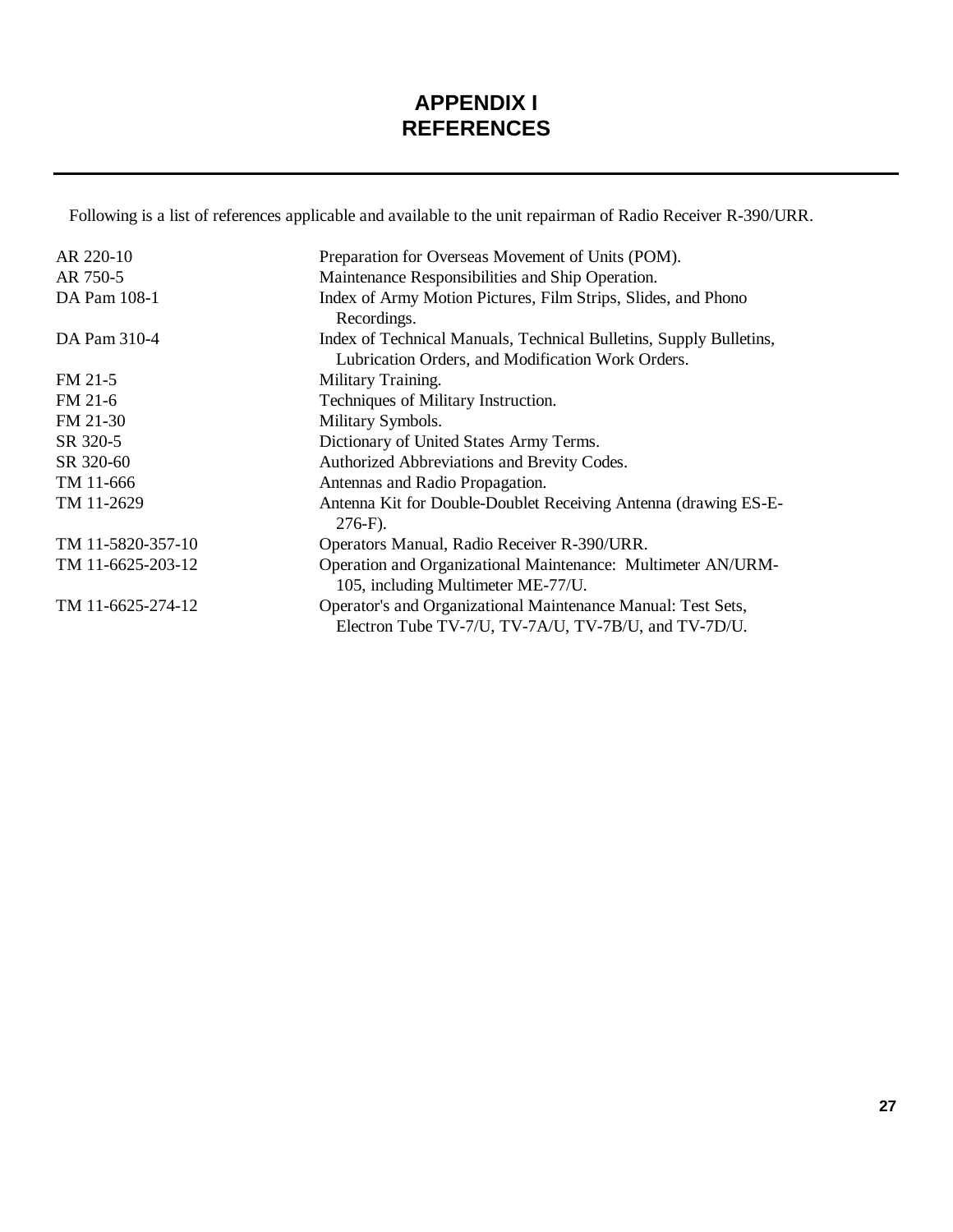By Order of the Secretary of the Army:

G. H. DECKER, *General, United States Army, Chief of Staff*

Official:

R. V. LEE, *Major General, United States Army, The Adjutant General.*

Distribution:

*Active Army:*

To be distributed in accordance with DA Form 12-7 requirements for TM 11 series (Unclas) plus the following:

| USASA(2)                   | $11 - 32$            |
|----------------------------|----------------------|
| CNGB(1)                    | $11 - 57$            |
| Tech Stf, DA (1) except    | $11 - 85$            |
| $\text{CSigO}(18)$         | $11 - 86$            |
| DASA (6)                   | $11 - 98$            |
| ARADCOM (2)                | $11 - 117$           |
| ARADCOM Rgn (2)            | $11 - 155$           |
| MDW(1)                     | 11 - 500 AA-AE $(4)$ |
| Seventh US Army (2)        | $11 - 557$           |
| EUSA(2)                    | $11 - 587$           |
| USASCS (Ft Monmouth) (109) | $11 - 592$           |
| Units org under fol TOE:   | $11 - 597$           |
| (2 each UNOINDC)           | $32 - 51$            |
| $11 - 7$                   | $32 - 56$            |
| $11 - 16$                  | $32 - 57$            |

*NG*: State AG (3) Units same as Active Army except allowance is one copy to each unit. *USAR:* None. For explanation of abbreviations used, see AR 320-50

> U.S. GOVERNMENT PRINTING OFFICE: 1974-550-680/2305 824-048